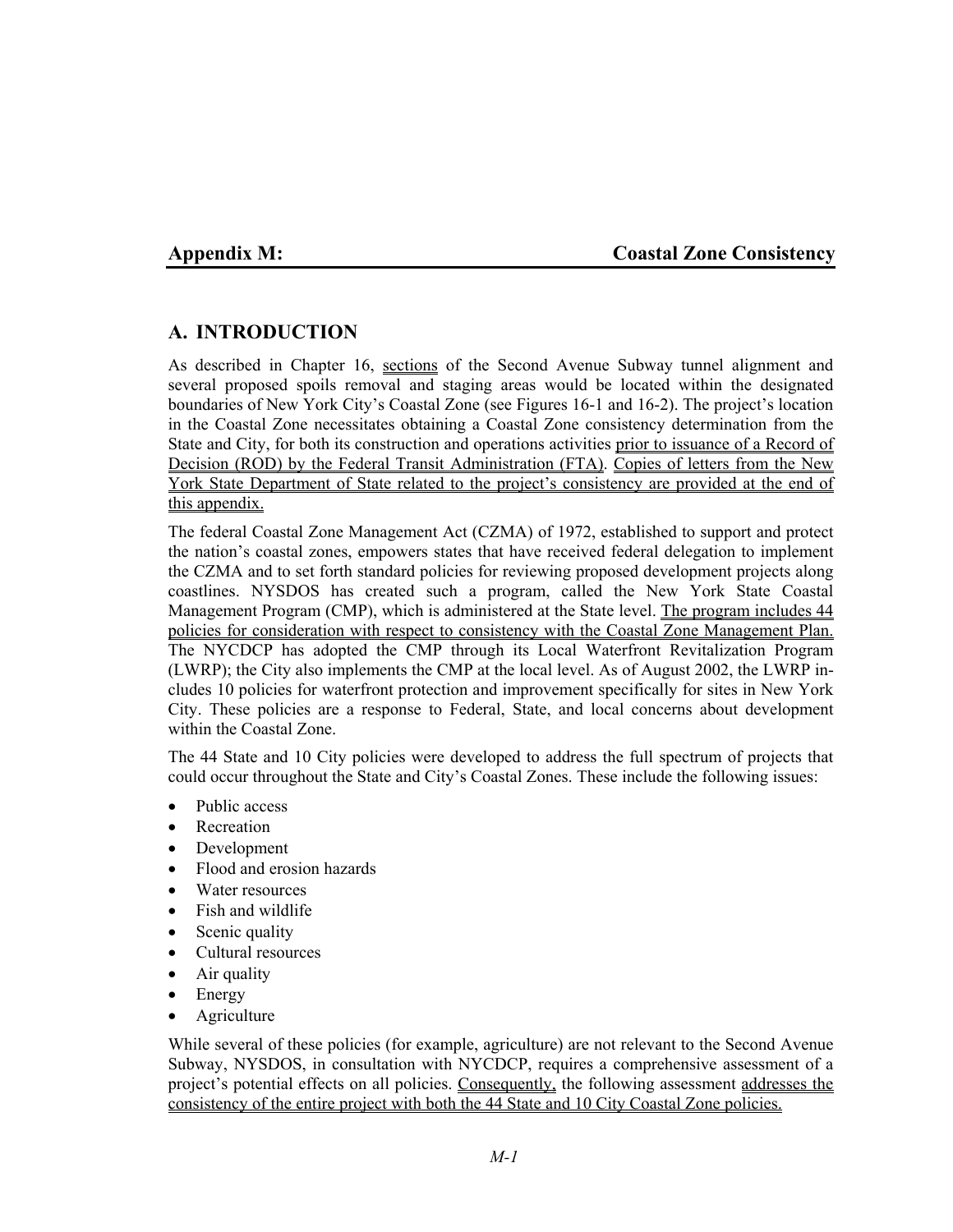The discussion below addresses the policies that are relevant to the Second Avenue Subway project and describes the proposed project's consistency with each policy. Since the 10 new, consolidated LWRP policies have been approved by New York State, they are also addressed in this section, following the discussion of the 44 statewide policies. NYSDOS, in consultation with NYCDCP, will issue a consistency determination for the Second Avenue Subway based on the assessment of the project's consistency with the relevant State and City policies.

Following is a detailed demonstration of the project's consistency with first the State and then the City policies for waterfront protection and improvement. (Discussion of the relevant regulatory framework for the assessment is provided in Chapter 16, as is a description of the Second Avenue Subway's construction and operational activities that would occur within the coastal zone.)

# **B. THE PROJECT'S CONFORMANCE WITH STATE WRP POLICIES**

The following discussion assesses the Second Avenue Subway's compliance with statewide policies.

**Policy 1:** Restore, revitalize, and redevelop deteriorated and underutilized waterfront areas for commercial, industrial, cultural, recreational, and other compatible uses.

Construction activities for the Second Avenue Subway would occur along the waterfront at one location—Pier 6, which was recently used as a barge-based debris removal operation for the World Trade Center recovery efforts. In addition, minor or limited additional use of lands in or adjacent to the Coastal Zone could occur near the Harlem River, with additional use of the 207th Street yard and at a construction staging area at 128th Street and Second Avenue, where underground storage tracks could be constructed between 129th and 125th Streets. The southern segment of the alignment south of Madison Street, the Seaport and Hanover Square stations, and potential underground storage tracks south of Hanover Square would be constructed in or along the Coastal Zone along Water Street. Potential spoils removal activities along Old Slip, Gouverneur Lane, or at Water Street near Coenties Slip, would also occur within the Coastal Zone.

The proposed project would be consistent with this policy because it would provide a significant improvement in the regional transportation network, which, in turn, would support the revitalization of waterfront areas. In particular, the proposed project would enhance transportation access along Manhattan's East Side, and would support continued revitalization of Lower Manhattan by improving access and thereby supporting the revitalization for commercial, cultural, and waterfront recreational uses.

**Policy 2:** Facilitate the siting of water-dependent uses and facilities on or adjacent to coastal waters.

Overall, it is not the objective of the proposed project to directly facilitate the siting of water-dependent uses and facilities on or adjacent to coastal waters. However, as stated above, to the extent that the proposed project indirectly supports such activities in the Coastal Zone, the proposed project is consistent with this policy. The Second Avenue Subway proposes to temporarily site a water-dependent use at Pier 6 on the East River. Although this use would only be for the duration of the subway's construction, such activities would reduce the amount of trucking required and would be consistent with this policy.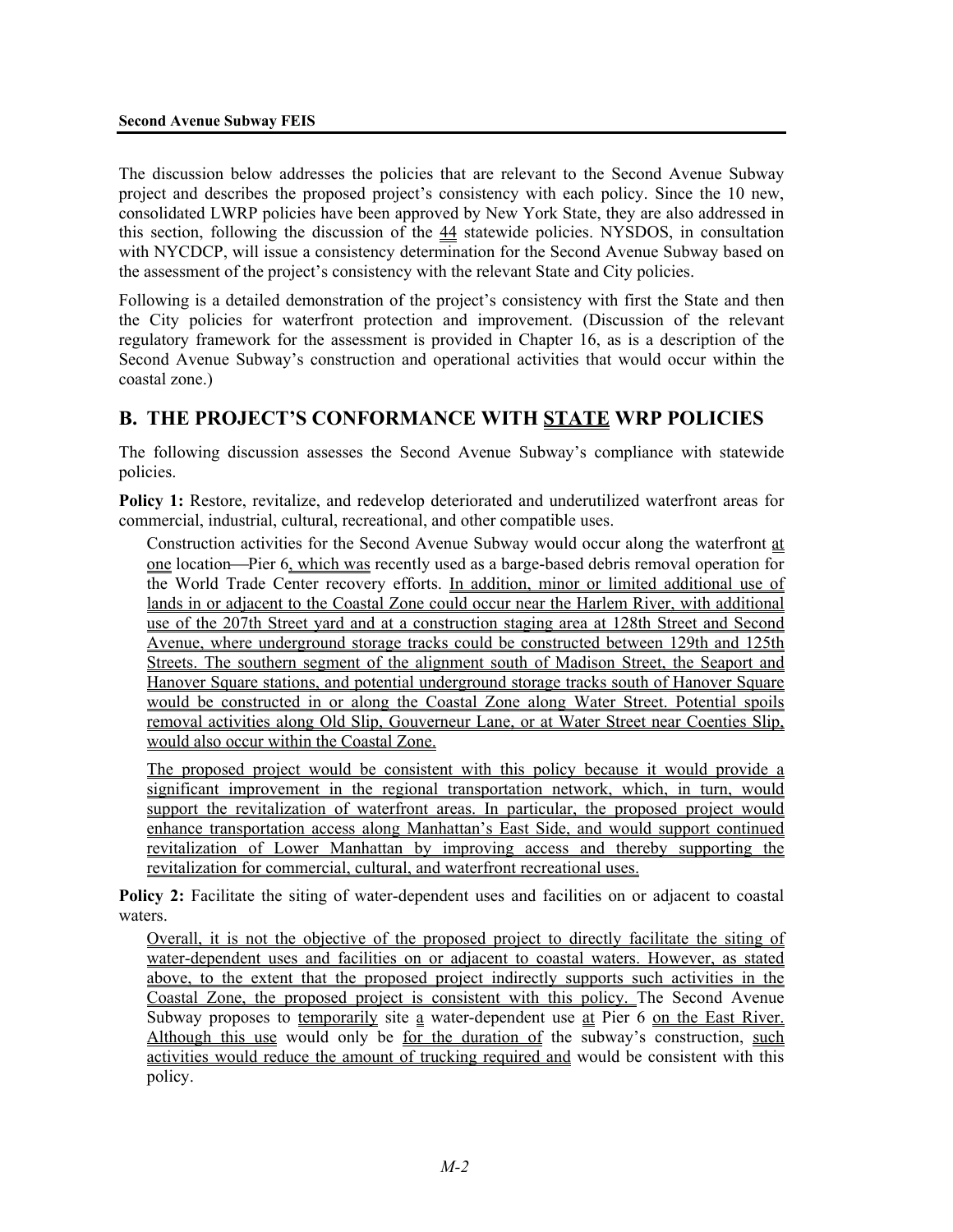**Policy 3:** Promote the development and use of the State's major ports as centers of commerce and industry, emphasizing the siting, within port areas, of land use and development that is necessary to, or in support of, the waterborne transportation of cargo and people. The State's major ports are the ports of Albany, Buffalo, New York, Ogdensburg, and Oswego.

The proposed project would facilitate regional transportation. As stated above, to the extent that the proposed project supports commercial revitalization of the Coastal Zone, it is consistent with this policy.

**Policy 4:** Strengthen the economic base of smaller harbor areas by encouraging the development and enhancement of those activities, which have provided such areas with a unique identity.

Since the Port of New York is a major port, this policy does not apply.

**Policy 5:** Encourage the location of development in areas where public services and facilities essential to such development are adequate.

The entire Second Avenue Subway, including the portions in East Harlem and Lower Manhattan that would be within the Coastal Zone, would be consistent with this policy, as it would be located within a densely developed urban area. The added capacity of the Second Avenue Subway would improve service for passengers traveling into and along Manhattan's East Side corridor, including areas within the Coastal Zone. The new subway line would make the neighborhoods of the East Side more accessible for residents, visitors, and workers. With a new connection at 125th Street, the project would also improve regional access to the various East Side neighborhoods from the existing Metro-North Railroad. In addition, water, sewer, and electrical lines serve the entire area. Moreover, potential development resulting from the Second Avenue Subway would <u>occur</u> in an area where essential public services and facilities are adequate.

**Policy 6:** Expedite existing permit procedures in order to facilitate the siting of development activities at suitable locations.

Activities at the proposed Pier 6 barge site are regulated, requiring permits from various agencies, including the U.S. Army Corps of Engineers (ACOE) and the New York State Department of Environmental Conservation (NYSDEC). Though no permits can be issued until issuance of the Record of Decision, consultation with these agencies regarding the desired permits has already occurred and will continue in an effort to facilitate the permitting procedures. Hence, the Second Avenue Subway is consistent with this policy.

**Policy 7:** Significant coastal fish and wildlife habitats will be protected and preserved so as to maintain their viability as habitats.

As described in Chapter 15, "Natural Resources," construction of the proposed Pier 6 barge facility would have no long-term effects on the viability of coastal fish and wildlife habitats. Moreover, none of the proposed construction or operations activities would occur in areas designated as significant coastal fish and wildlife habitat areas.

**Policy 8:** Protect fish and wildlife resources from the introduction of hazardous wastes and other pollutants which bioaccumulate in the food chain or which cause significant sublethal or lethal effects on those resources.

The very limited activities that would take place adjacent to or within coastal waters would not result in the introduction of hazardous wastes or other pollutants, such as oils, fuels, contaminated soils, and sediments. It is expected that some particulates and other fine matter may be released into the air during the spoils removal operations, and eventually settle into the waterways; however, this would not occur in significant volumes or at a scale that would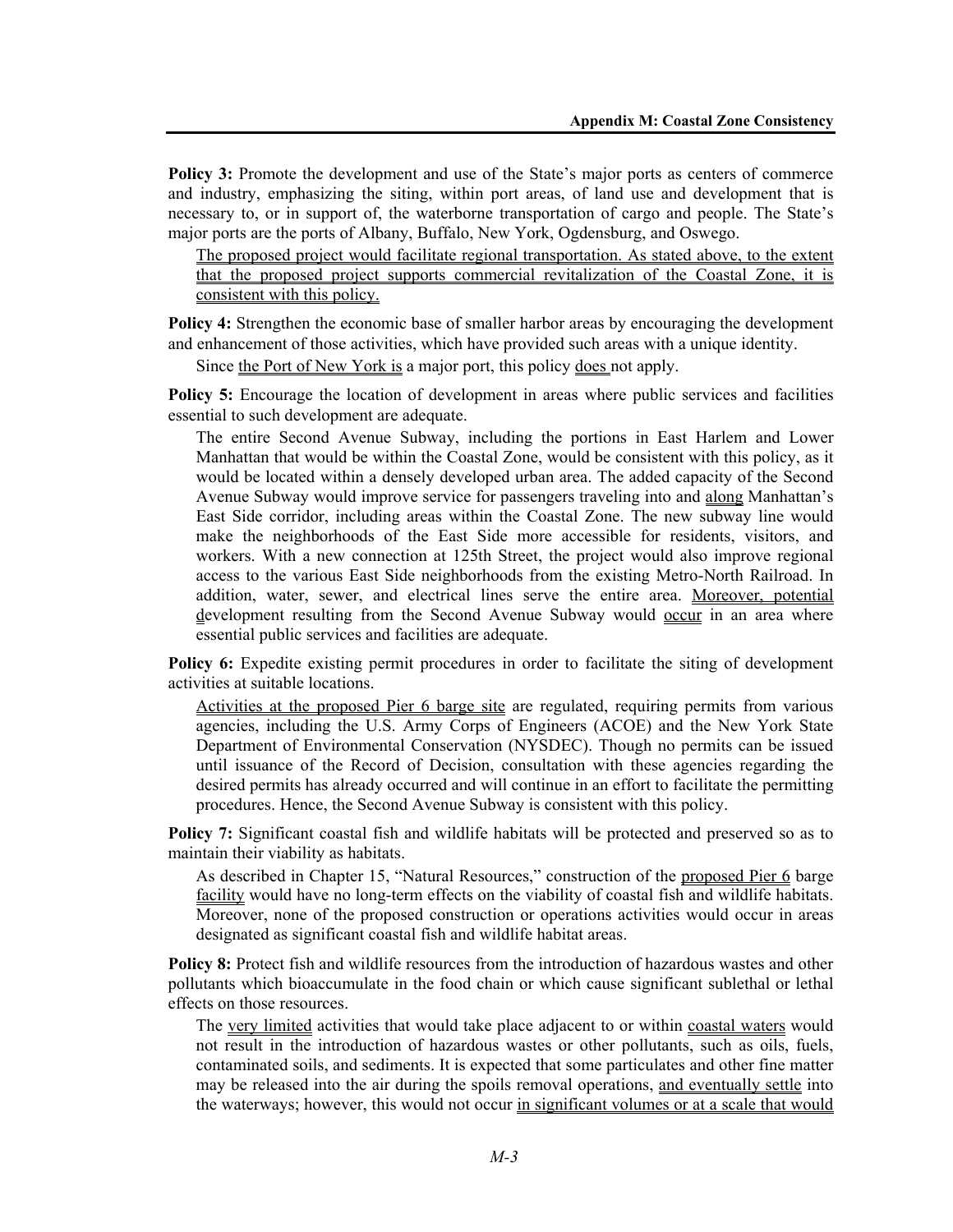cause significant sublethal or lethal effects on fish and wildlife resources. During construction and operation of the proposed barge facility at Pier 6, best management practices would be used to prevent pollutants from entering the East River. For example, material stockpiles would be managed to avoid spillage of spoils or other materials into the East River, and a Spill Prevention Control and Countermeasure (SPCC) Plan and Spill Response Plan would be developed. In addition, containers required to store any hazardous wastes would be provided with secondary containment structures so that any potential leaks would have no impacts on fish or wildlife resources. Tarps or other covers would be used on trucks, and exposed soils would be sprayed with clean water during the construction period to reduce the potential for fugitive dust. With these controls in place, the project would be consistent with this policy.

**Policy 9:** Expand recreational use of fish and wildlife resources in coastal areas by increasing access to existing resources, supplementing existing stocks and developing new resources.

The proposed project is a regional passenger transportation improvement project and is not intended to expand recreational use of fish and wildlife resources. Therefore, this policy does not apply. As stated above, the proposed Second Avenue Subway construction and operations activities that would occur within the Coastal Zone would not adversely impact fish and wildlife resources of the Coastal Zone.

**Policy 10:** Further develop commercial finfish, shellfish, and crustacean resources in the coastal areas by encouraging the construction or improvement of existing onshore commercial fishing facilities, increasing marketing of the State's seafood products, maintaining adequate stocks and expanding agriculture facilities.

The proposed project does not involve the development of commercial finfish, shellfish, or crustacean resources, nor does it involve any action related to the State's seafood products. Therefore, this policy does not apply. In addition, as stated above, the Second Avenue Subway would not cause negative impacts to finfish, shellfish, or crustacean resources, including those that may be commercially caught or harvested in the coastal waters of the State.

**Policy 11:** Buildings and other structures will be sited in the coastal area so as to minimize damage to property and the endangering of human lives caused by flooding and erosion.

Currently, no buildings are proposed to be constructed in the coastal area as part of the Second Avenue Subway's construction or operation. However, should the project require a building in the coastal area, it would be designed to be consistent with this policy. It should be noted that the designated 100-year floodplain is mapped along much of Manhattan's East Side shoreline, and the proposed subway structure would pass through the 100-year floodplain within the Coastal Zone in several places (see Appendix L.1, Figures L.1-2 and L.1-3). The proposed Pier 6 barge site would also be located within the floodplain; this, however, is on the water and temporary.

With respect to the requirements of 6 NYCRR, Part 502, which requires that State projects demonstrate why they need to be located within the 100-year floodplain, there is no practicable alternative to constructing the subway where it is currently proposed and still meet the project's goals. Moving the subway further inland and out of the 100-year floodplain, for example, would not provide service along the Second Avenue corridor and would not provide the required relief of congestion on the existing Lexington Avenue Line. Moving the alignment out of the Coastal Zone in just the few places where the subway would cross through the Zone would either require acquisition and demolition of additional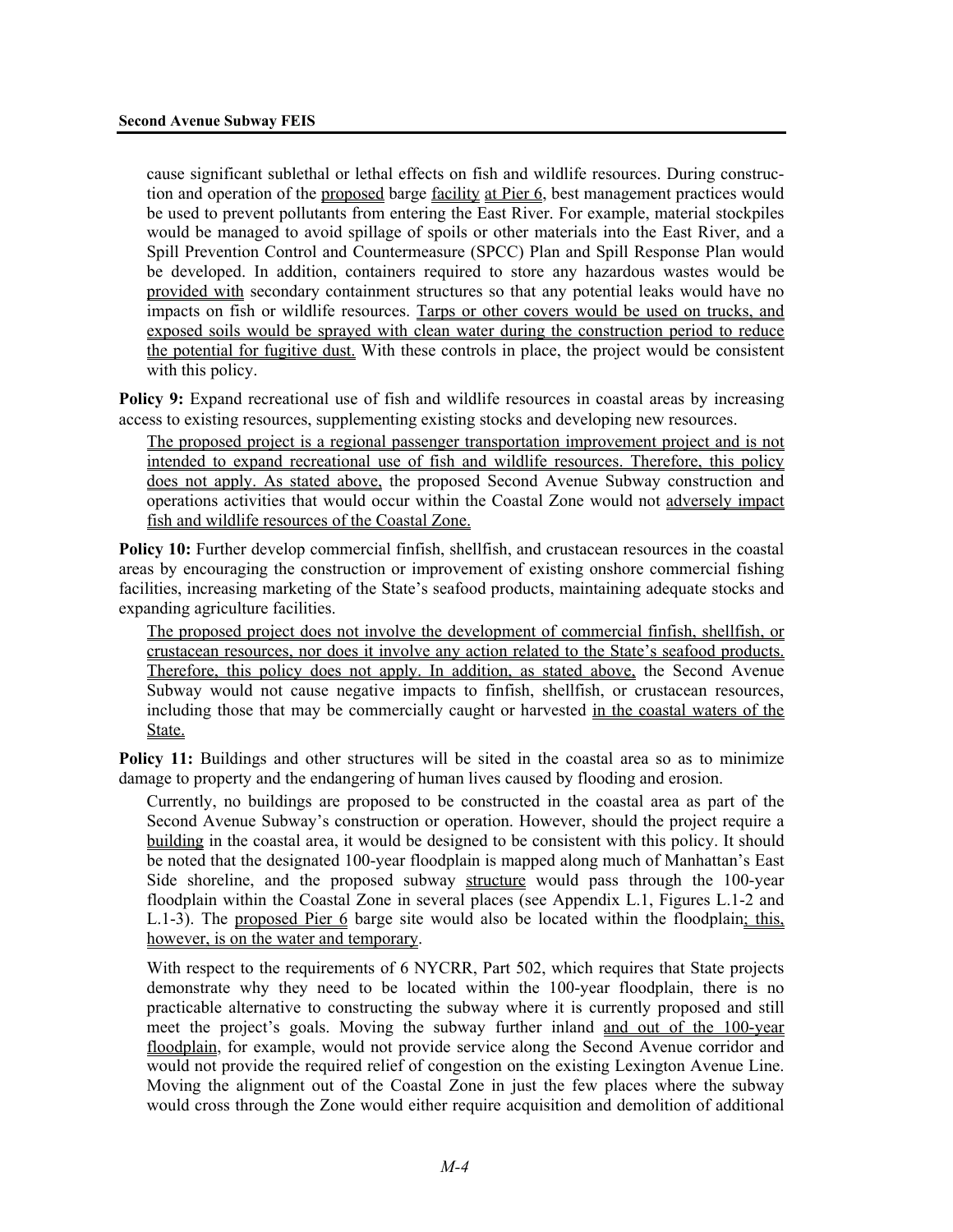buildings or would add directional changes to the alignment that would complicate construction (and increase costs) as well as slow the operating trains such that the project would not fully meet its goals.

**Policy 12:** Activities or development in the coastal area will be undertaken so as to minimize their adverse effects on natural features, which protect against flooding and erosion.

No natural features that protect against flooding (e.g., barrier islands or dunes) would be impacted by the proposed project. Thus, this policy does not apply. Moreover, the bulkhead at the Pier 6 barge site is a functional concrete structure, and, likewise, no physical features that protect against flooding and erosion would be impacted.

**Policy 13:** The construction or reconstruction of erosion protection structures shall be undertaken only if they have a reasonable probability of controlling erosion for at least 30 years as demonstrated in design and construction standards and/or assured maintenance or replacement programs.

#### No construction or reconstruction of bulkheads is proposed as part of the project; thus this policy does not apply.

**Policy 14:** Activities and development, including the construction or reconstruction of erosion protection structures, shall be undertaken so that there will be no measurable increase in erosion or flooding at the site of such activities or development at other locations.

As stated above, no construction or reconstruction of erosion protection structures is proposed as part of the project. In addition, as described in Chapter 15, "Natural Resources," the Second Avenue Subway would not create a measurable increase in the risk of erosion or flooding at the construction sites or at other locations.

**Policy 15:** Mining, excavation, or dredging in coastal waters shall not significantly interfere with the natural coastal processes which supply beach materials to land adjacent to such waters and shall be undertaken in a manner which will not cause an increase in erosion of such lands.

Most of the East River waterfront along the Manhattan shoreline has hard, bulkheaded edges. Since there are no beachfronts located along the shorelines that would be affected by Second Avenue Subway construction and operations, the limited amount of dredging proposed at Pier 6 in the East River would not interfere with the natural processes that supply beach materials to adjacent lands.

**Policy 16:** Public funds shall be expended for activities and development, including the construction or reconstruction of erosion control structures, only where the public benefits clearly outweigh their long term monetary and other costs including their potential for increasing erosion and their adverse effects on natural protective features.

Overall, the entire Second Avenue Subway project would have substantial public benefits. As described in detail in Chapter 1, "Purpose and Need," these benefits are related to regional transportation improvements. In developing those improvements, the proposed project does not require construction of any protective features against erosion as the Pier 6 barge site is already protected by a manmade bulkhead. Use of public funds for the proposed project is, therefore, consistent with this policy.

**Policy 17:** Non-structural measures to minimize damage to natural resources and property from flooding and erosion shall be used whenever possible.

The proposed project is not a flooding or erosion protection project, and does not require any structural or non-structural flooding or erosion control measures. As stated above, except for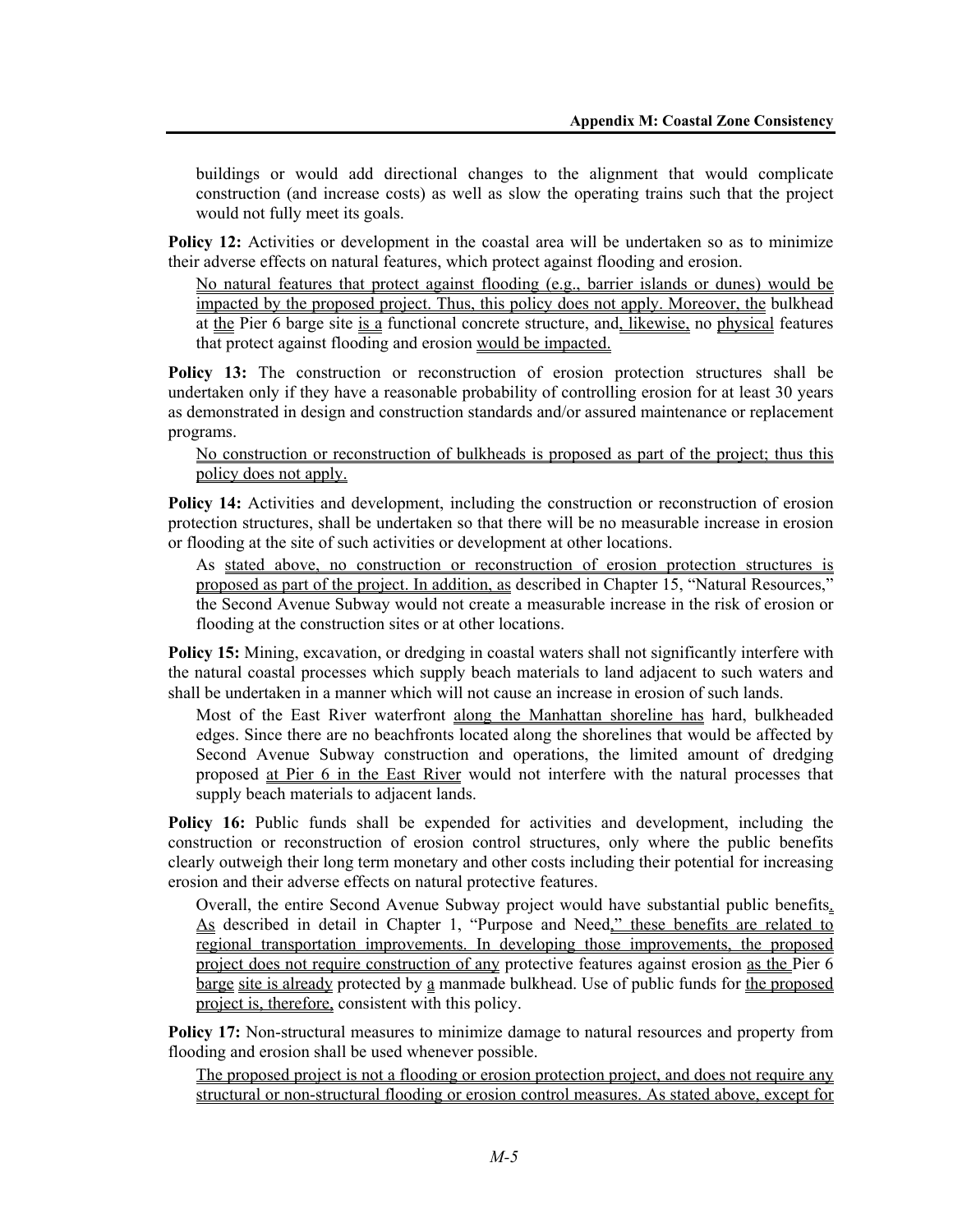the temporary activities at the Pier 6 barge site, construction of the Second Avenue Subway and use of shaft sites within the Coastal Zone would not occur along the shoreline. At this location, concrete bulkhead walls are already in place, so this policy does not apply.

**Policy 18:** To safeguard the vital interest of the State of New York and of its citizens in the waters and other valuable resources of the State's coastal area, all practicable steps shall be taken to ensure that such interests are accorded full consideration in the deliberations, decisions and actions of State and Federal bodies with authority over those waters and resources.

Coastal considerations are part of the Second Avenue Subway's NEPA review. The compatibility of the project's program and design with LWRP policies, which reflect the vital interests of the State and its citizens in this matter, are addressed in this FEIS, and this document and will be considered during public review and final decision-making.

**Policy 19:** Protect, maintain, and increase the level and types of access to water-related recreation resources.

There is an esplanade along the Pier 6 waterfront. The Second Avenue Subway seeks to use the Pier 6 waterfront for temporary water-dependent uses that would not be compatible with water-related public access for reasons of public safety. However, use of the barges would have the beneficial environmental effect of minimizing the number of trucks that would be required to build the subway. Consequently, even though these temporary uses would be inconsistent with this policy, they would perform a valuable function. Once construction is complete, the waterfront esplanade at Pier 6 would be restored and again made accessible to the public. Thus, the proposed project would be consistent with this policy during subway operations.

**Policy 20:** Access to the publicly owned foreshore, or water's edge, and to the publicly owned lands immediately adjacent to these areas shall be provided, and it shall be provided in a manner compatible with adjoining uses. To ensure that such lands remain available for public use, they will be retained in public ownership.

As stated above, the waterfront esplanade that runs along the East River at Pier 6 would be inaccessible during the construction of the Second Avenue Subway. However, once construction of the subway is completed, the barge facility would be removed, the esplanade would be restored, and public access would be reinstituted. Consequently, although the Second Avenue Subway would not be consistent with this policy during the construction phase, it would be consistent with this policy during subway operations. In addition, the proposed barge facility would only affect a short segment of access, and pedestrian diversions could be put in place to redirect the public back to the waterfront so that the extent of this impact during construction is minimized.

**Policy 21:** Water-dependent and water-enhanced recreation will be encouraged and facilitated, and will be given priority over non-water-related uses along the coast.

The project does not propose any water-dependent or water-enhanced recreation. Likewise, as stated above, impacts on existing public recreational facilities along the waterfront are minimized. Overall, the Second Avenue Subway seeks to use non-recreational waterfront sites to facilitate the subway's construction and operations. As described in Chapter 3, "Description of Construction Methods and Activities," use of the barge site would only be temporary, and would have the environmental benefit of helping to reduce the number of truck trips needed to build the subway, including trips within the Coastal Zone.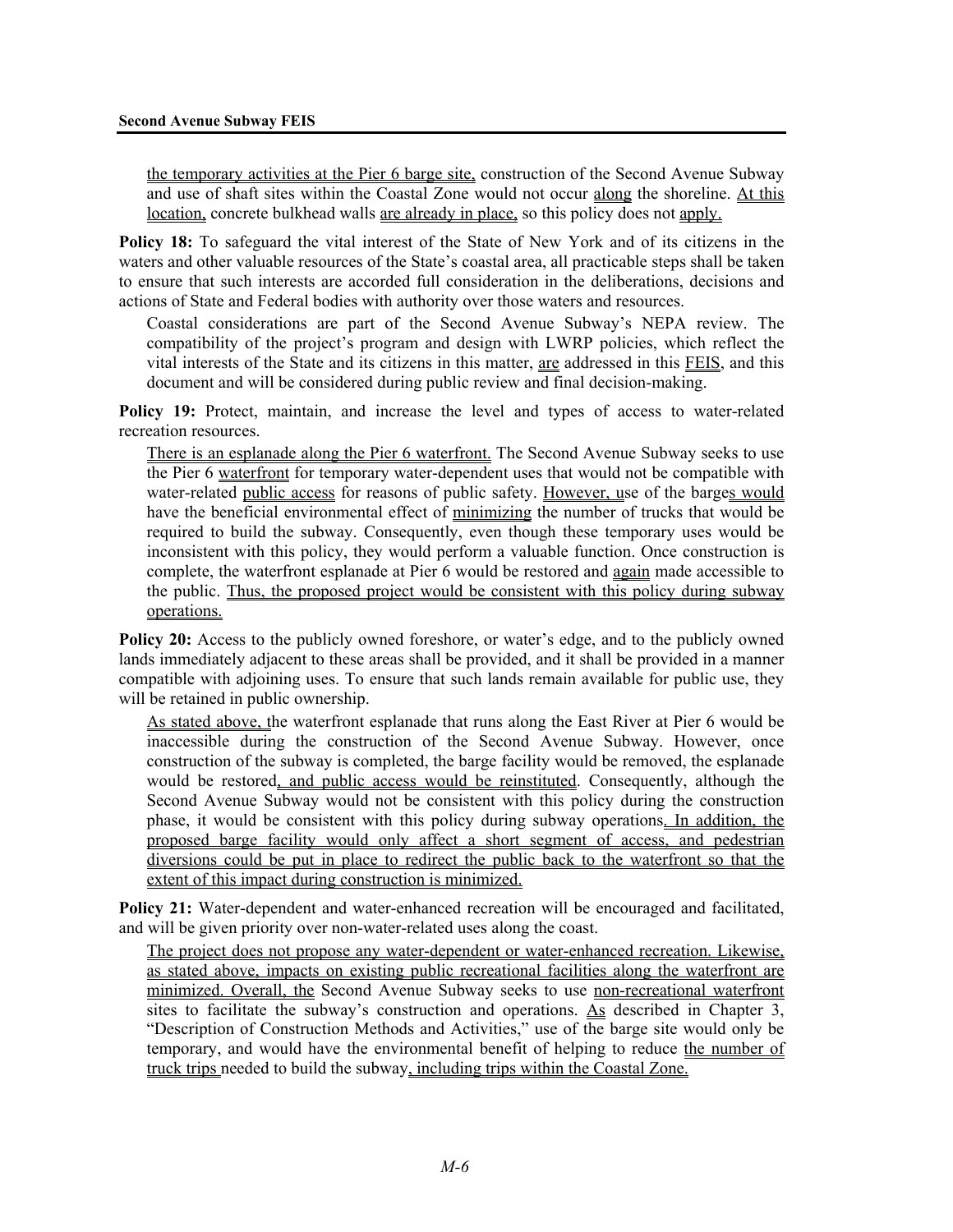**Policy 22:** Development when located adjacent to the shore will provide for water-related recreation activities whenever such recreational use is appropriate in light of reasonably anticipated demand for such activities.

The proposed transportation project does not include any permanent new development along the shoreline that could include water-related recreation. As stated above, a temporary barge facility is proposed at Pier 6 during the construction phase. To ensure public safety, waterrelated recreation activities would not be appropriate during this construction phase. The barge site would be in use for up to  $\frac{7}{2}$  years, and would be removed following construction. Subsequent to construction, the site would be restored to its former condition as part of the East River Esplanade. Thus, the Second Avenue Subway would be consistent with this policy.

Policy 23: Protect, enhance, and restore structures, districts, areas or sites that are of significance in the history, architecture, archaeology or culture of the State, its communities, or the nation.

As discussed in Chapter 9, "Historic Resources," ground-borne vibration and heavy machinery used during construction of the Second Avenue Subway has the potential to affect the six historic resources in Lower Manhattan: the Brooklyn Bridge, the South Street Seaport Historic District, the Fraunces Tavern Block Historic District, the former First Precinct Police Station on Old Slip, the office building at 118 Water Street and the commercial building at 90 Water Street. To avoid adverse impacts on these resources, they would be included in a Construction Protection Plan to be implemented in consultation with the State Historic Preservation Office (SHPO). Therefore, the Second Avenue Subway would be consistent with this policy.

As discussed in Chapter 10, "Archaeological Resources," areas of potential archaeological sensitivity have been identified in certain areas where project activities could disturb the ground. If archaeological resources are present in these locations, the project would adversely affect them during construction. If borings or additional research confirms the potential for significant archaeological resources to exist at these locations, appropriate mitigation measures would be developed through ongoing consultation with the SHPO. The mitigation program will be developed in accordance with the procedures set forth in the Programmatic Agreement. Therefore, the Second Avenue Subway would be consistent with this policy.

**Policy 24:** Prevent impairment of scenic resources of statewide significance.

There are no scenic resources of statewide significance in the portion of the Coastal Zone relevant to the Second Avenue Subway. Therefore, this policy is not relevant to the proposed project.

**Policy 25:** Protect, restore, and enhance the natural and manmade resources that are not identified as being of statewide significance, but which contribute to the overall scenic quality of the coastal area.

There currently are no natural or manmade resources within the coastal areas along the Harlem River that contribute to the overall scenic quality of the coastal area. However, at the Pier 6 site in Lower Manhattan, potential construction activities related to spoils removal could occur near several manmade resources that contribute to the coastal area's scenic qualities. These include the small public plaza at Coenties Slip and the historic former First Precinct Police Station building on Old Slip. Use of any of the potential spoils removal areas in this vicinity, as well as the barge facility at Pier 6 itself, would temporarily diminish views to some of these locations, as well as views of the East River Esplanade in this area.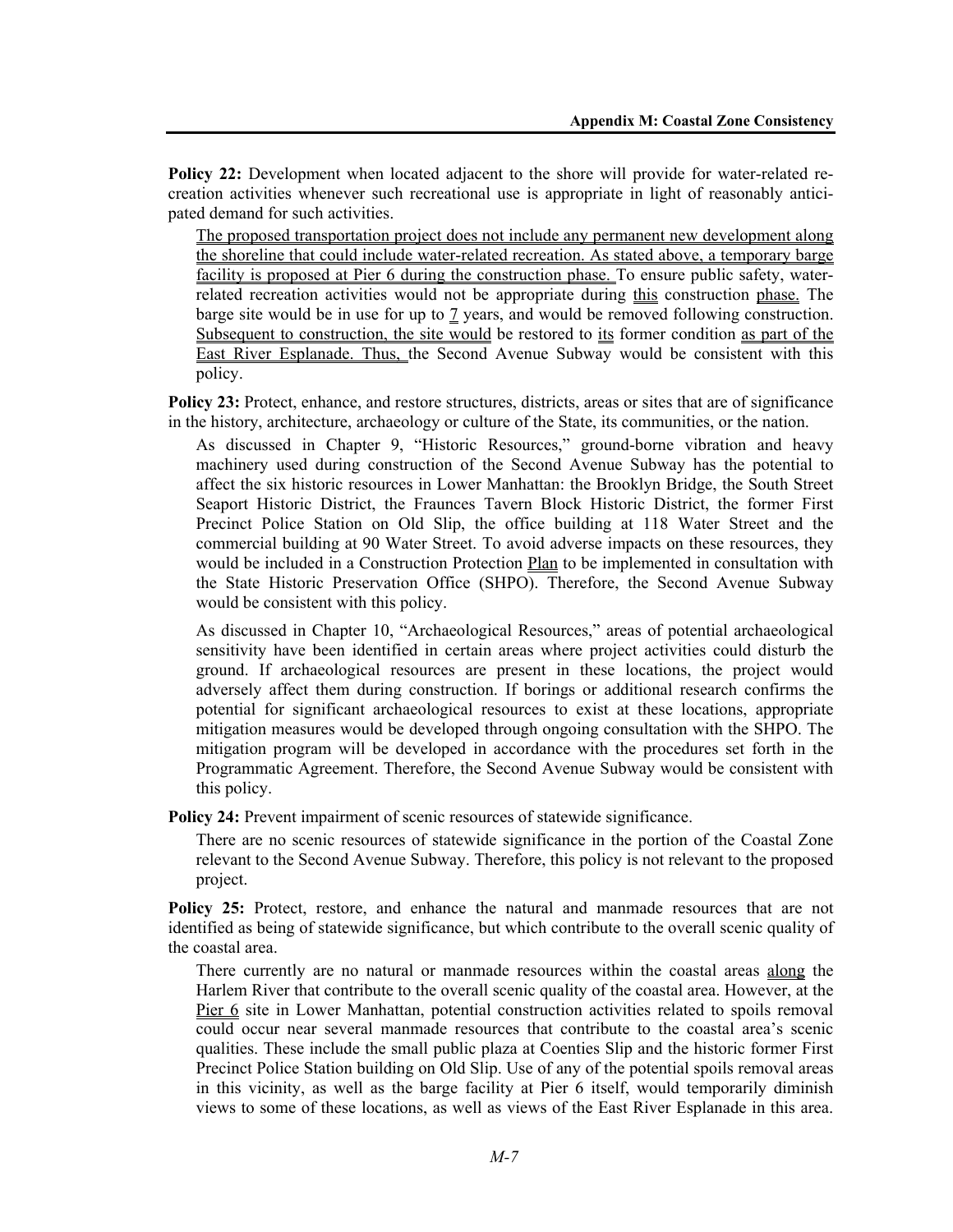While there is the potential for disturbance of these scenic resources during construction, the disturbance would be temporary—lasting for up to 7 years—and the areas would be restored following construction. Historic resources would be protected by a Construction Protection Plan to avoid damage to these structures. Other activities in the Lower Manhattan segment within the Coastal Zone would be in the subsurface, and not visible. Thus, with the proposed protection plan, and given the temporary nature of the impact, the proposed project is consistent with this policy.

**Policy 26:** Conserve and protect agricultural lands in the State's coastal area.

There are no agricultural lands located within the area of the Second Avenue Subway; therefore, this policy does not apply.

**Policy 27:** Decisions on the siting and construction of major energy facilities in the coastal area will be based on public energy needs, compatibility of such facilities with the environment and the facility's need for a shorefront location.

The Second Avenue Subway would not result in the construction of any major energy facilities within the Coastal Zone. Thus, this policy does not apply.

**Policy 28:** Ice management practices shall not damage significant fish and wildlife and their habitats, increase shoreline erosion or flooding or interfere with the production of hydroelectric power.

The proposed project does not include any ice management facilities or practices; thus, this policy does not apply.

**Policy 29:** Encourage the development of energy resources on the outer continental shelf (OCS) and in other water bodies and ensure the environmental safety of such activities.

The Second Avenue Subway does not require development of energy resources in any water areas; thus, this policy does not apply.

**Policy 30:** Municipal, industrial, and commercial discharge of pollutants, including, but not limited to, toxic and hazardous substances, into coastal waters will conform to State water quality standards.

A State Pollutant Discharge Elimination System (SPDES) permit would be required for any discharge directly into the Harlem or East Rivers that would occur during the project's construction period. Once the subway is operational, no such discharges would occur. At any site where discharges would be to the city's combined sewer system during either construction or operations, the requirements of the NYCDEP for pretreatment, using best management practices, would be followed. In addition, SPDES permits would also be required for construction activities that disturb an area of 1 acre or more during the course of construction.

**Policy 31:** State coastal area policies and management objectives of approved local waterfront revitalization programs will be considered while reviewing coastal water classifications and while modifying water quality standards. However, those waters already overburdened with contaminants will be recognized as being a development constraint.

The proposed project does not include any actions related to State coastal water quality classifications; hence this policy does not apply. The Harlem and East Rivers have been classified as "I" by the New York City Department of Environmental Protection (NYCDEP). This classification designates these waterways as suitable for secondary recreational contact, such as boating or fishing. As stated above, the Second Avenue Subway would not result in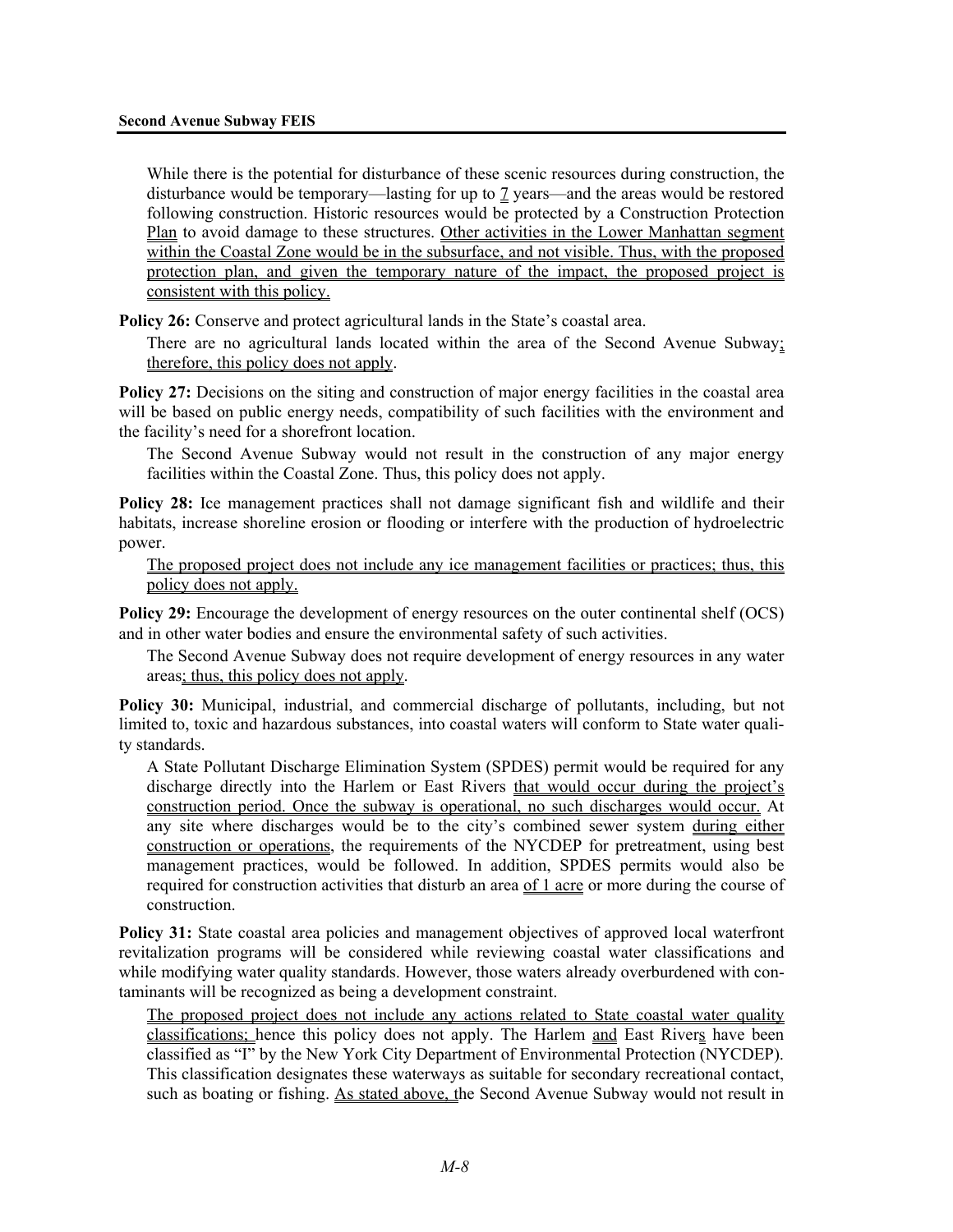long-term significant impacts to water quality within these water bodies, <u>or in contravention</u> of standards.

**Policy 32:** Encourage the use of alternative or innovative sanitary waste systems in smaller communities where the cost of conventional facilities are unreasonably high, given the size of the existing tax base of these communities.

New York City has a comprehensive system of water pollution control plants that serves the entire city, and no additional facilities would be proposed or needed by the project. Thus, this policy does not apply.

**Policy 33:** Best management practices will be used to ensure the control of storm water runoff and combined sewer overflows draining into coastal waters.

Where applicable, sites would contain storm water systems that would conform to best management practices. If groundwater from excavated areas exceeds the sewer use limitations set by NYCDEP, the water would need to be treated and retested using best management practices prior to disposal in a sewer system or area waterbody via a SPDES permit.

**Policy 34:** Discharge of waste material into coastal waters from vessels under the State's jurisdiction will be limited so as to protect significant fish and wildlife habitats, recreational areas and water supply areas.

No vessel discharge of waste material into coastal waters is proposed, nor would it be permitted by the project. Thus, the proposed project is consistent with this policy.

**Policy 35:** Dredging and dredge spoil disposal in coastal waters will be undertaken in a manner that meets existing State dredging permit requirements and protects significant fish and wildlife habitats, aesthetic resources, natural protective features, important agricultural lands and wetlands.

Dredging may be needed at the East River near Pier 9 (just north of Pier 6) for barge access. Any dredging at this location would be done in accordance with all State and Federal permit requirements (Section 404 permit from the U.S. Army Corps of Engineers, Water Quality Certification from NYSDEC, and Protection of Waters and Tidal Wetlands permits, also from NYSDEC). As described in this FEIS, it is expected that, should dredging be performed at this location, it would not result in any adverse impacts on significant coastal fish and wildlife habitats, aesthetic resources, wetlands, or natural features of the coast.

Therefore, the Second Avenue Subway would be consistent with this policy.

**Policy 36:** Activities related to the shipment and storage of petroleum and other hazardous materials will be conducted in a manner that will prevent or at least minimize spills into coastal waters: All practicable efforts will be undertaken to expedite the cleanup of such discharges; and restitution for damages will be required when these spills occur.

Operation of the Second Avenue Subway would not involve activities related to the shipment and storage of petroleum and other hazardous materials along coastal waters. During construction, however, it may be necessary to transport hazardous materials by barge, or to store petroleum on coastal construction sites. These activities, and the removal and disposal of any hazardous materials would be performed in conformance with all applicable local, state, and federal requirements and in accordance with the CEPP that would be developed for the project to ensure public safety and to protect resources. Thus, the proposed project is consistent with this policy.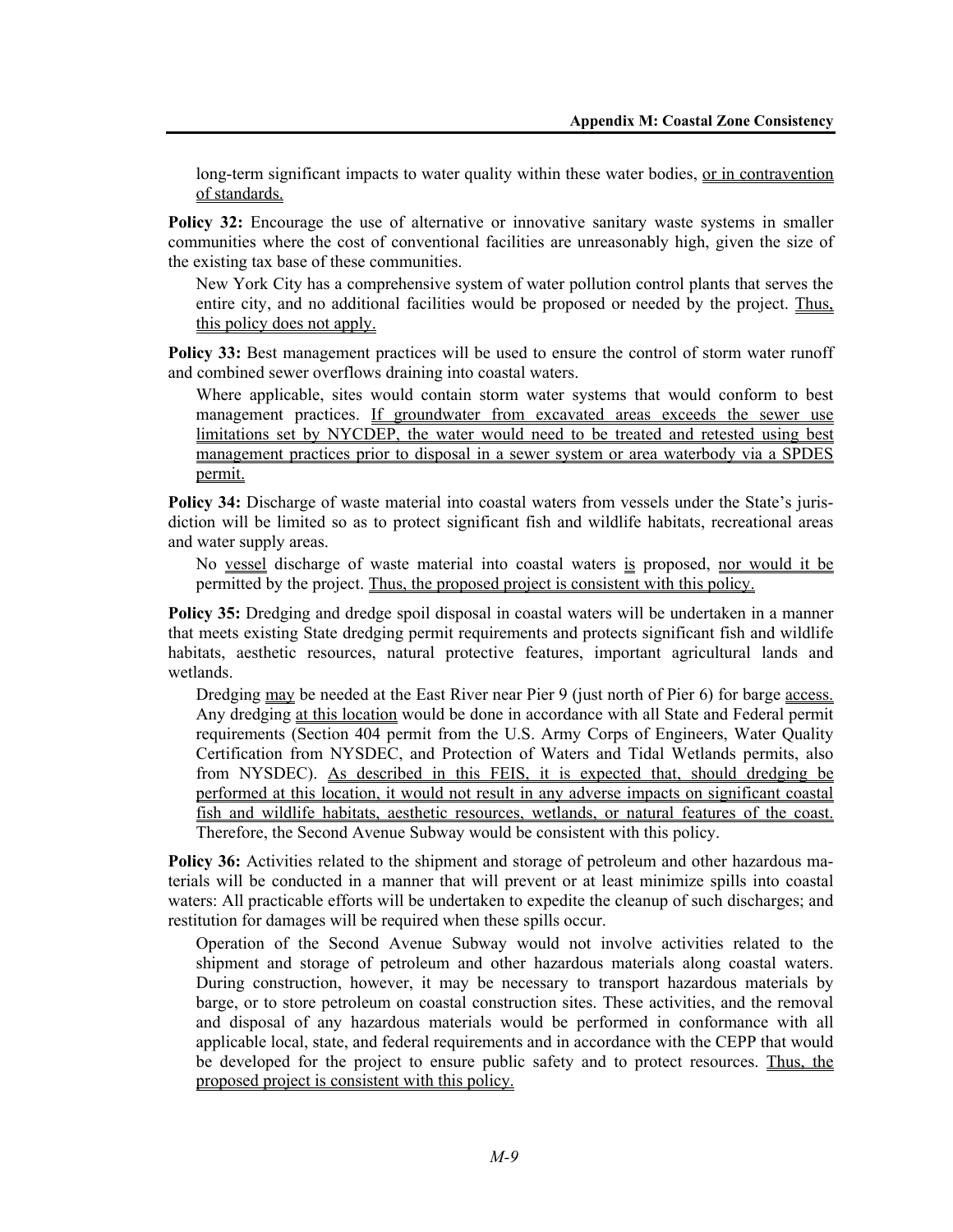**Policy 37:** Best management practices will be utilized to minimize the non-point discharge of excess nutrients, organics, and eroded soils into coastal waters.

During construction, erosion-control measures would be used where appropriate to minimize non-point discharge and sedimentation into coastal waters. Storm water management systems would be implemented wherever necessary to collect and treat overland runoff, before it is discharged, either to the city's sewer system or to receiving waters. Thus, the proposed project is consistent with this policy.

**Policy 38:** The quality and quantity of surface water and groundwater supplies will be conserved and protected particularly where such waters constitute the primary or sole source of water supply.

The Second Avenue Subway project would not affect the quality or quantity of surface or groundwater supplies. Moreover, no surface or groundwater located at the Pier 6 site is used as a primary or sole source of drinking water. Thus, the proposed project is consistent with this policy.

**Policy 39:** The transport, storage, treatment and disposal of solid wastes, particularly hazardous wastes, within coastal areas will be conducted in such a manner so as to protect groundwater and surface water supplies, significant fish and wildlife habitats, recreation areas, important agricultural lands and scenic resources.

The storage and transport by barge of the Second Avenue Subway spoils would be conducted in a way that protects groundwater and surface water supplies as well as significant fish and wildlife habitats. In addition, the Second Avenue Subway would implement best management practices for storm water control during construction, as required under NYSDEC SPDES permit programs. In accordance with the programs, a storm water pollution prevention plan (SPPP) must be prepared to obtain the SPDES permit. The Second Avenue Subway SPPP would be developed in detail as site plans are refined and confirmed and would consist of management practices such as the covering of upland stockpiles and use of silt fencing to minimize any impacts of storm water runoff into the adjacent waterways. In addition, a variance from NYSDEC may be required in accordance with 6 NYCRR Part 360 in order to site a solid waste management facility—namely, the spoils collection, storage, and transfer activities proposed for the Pier 6 barge site—in a regulated wetland. As described in Chapter 15, "Natural Resources," while the portion of the East River at Pier 6 is designated as littoral zone under NYSDEC's tidal wetland mapping system, this area was recently dredged, so there is likely no littoral zone remaining at this location. Therefore, NYSDEC may determine that the area that would be affected is no longer a regulated wetland, in which case this variance would not be required. While the spoils generated by the Second Avenue Subway project may qualify for a beneficial use exemption, such a variance would be necessary if some portion of the spoils were to be discarded. The Second Avenue Subway would not affect designated recreation, agricultural, or scenic resources within the Coastal Zone. In sum, the proposed project is consistent with this policy.

**Policy 40:** Effluent discharged from major steam electric generating and industrial facilities into coastal waters will not be unduly injurious to fish and wildlife and will conform to State water quality standards.

The Second Avenue Subway would not require any such major facilities; thus, this policy does not apply.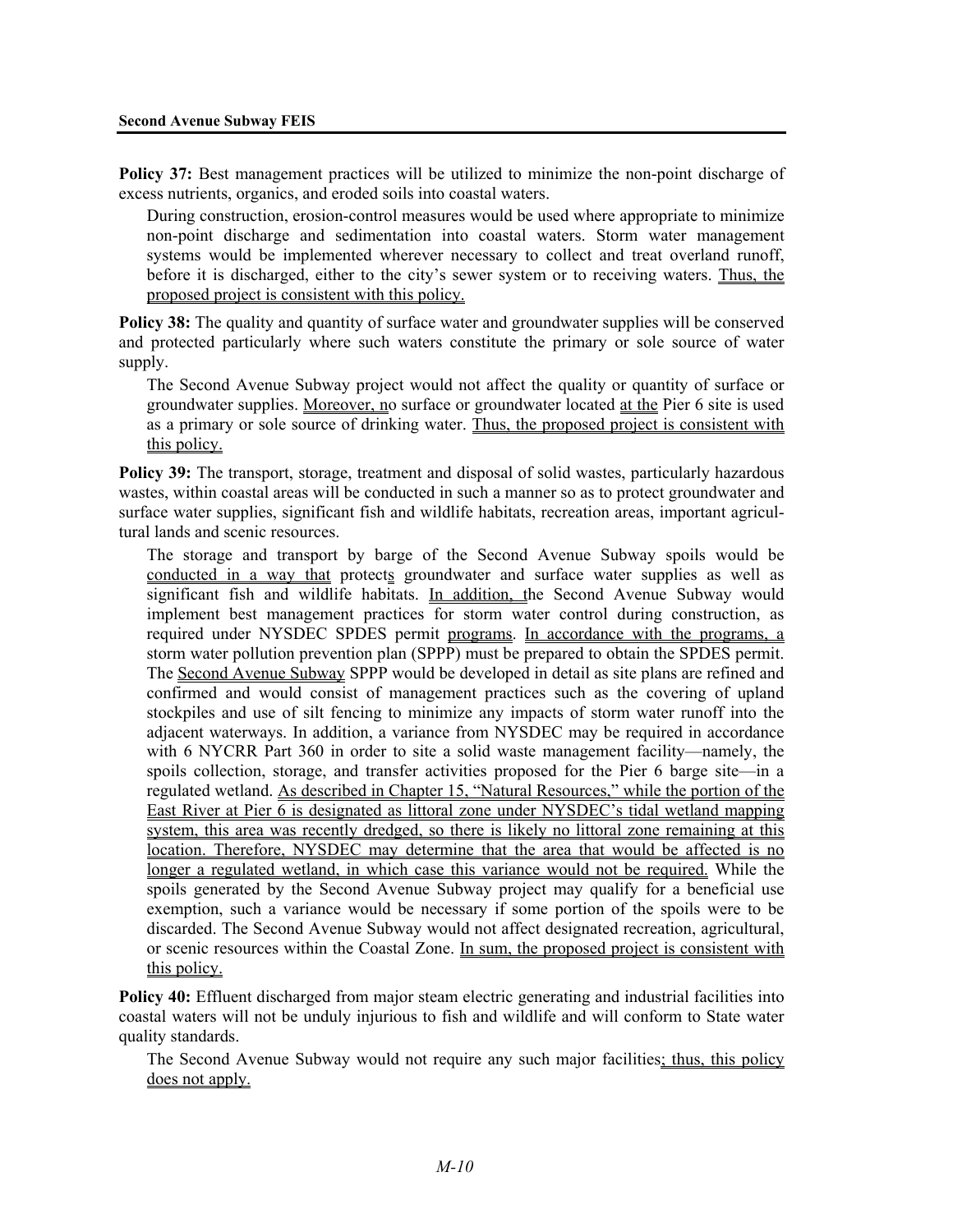**Policy 41:** Land use or development in the coastal area will not cause national or State air quality standards to be violated.

Based on impact studies presented in Chapter 11, "Air Quality," the construction and operation of the Second Avenue Subway would not result in any violations of national or State air quality standards. As a result, the proposed project is consistent with this policy.

**Policy 42:** Coastal management policies will be considered if the State reclassifies land areas pursuant to the prevention of significant deterioration regulations of the Federal Clean Air Act.

This policy refers to an obligation that the State consider coastal management policies if it reclassifies land areas pursuant to the prevention of significant deterioration regulations of the Federal Clean Air Act. The significant deterioration regulations apply to large new sources of air pollution, such as a power plant. Neither the federal regulations nor this policy apply to the Second Avenue Subway.

**Policy 43:** Land use or development in the coastal area must not cause the generation of significant amounts of the acid rain precursors: nitrates and sulfates.

The operation of the Second Avenue Subway would not generate significant amounts of acid rain precursors. During construction, all appropriate methods, practices and procedures would be outlined in the CEPP to assure conformance with this policy.

**Policy 44:** Preserve and protect tidal and freshwater wetlands and preserve the benefits derived from these areas.

The Second Avenue Subway could affect littoral zone wetlands at the Pier 6 site. However, the area was recently dredged (September 2001) to depths greater than 6 feet at mean low water, potentially removing the littoral zone at this location. Moreover, the land at the Pier 6 site abuts a hard bulkhead wall and it does not support wetland plants. Consultation with NYSDEC would occur during the permitting process to confirm this area's regulatory status. However, no significant natural resource impacts are expected at this site.

# **C. NEW YORK CITY'S WRP POLICIES**

New York City's WRP comprises 10 policies designed to maximize the benefits derived from economic development, environmental preservation, and public use of the waterfront, while minimizing the conflicts among those objectives. Each policy is presented below, followed by a discussion of the project's applicability to and consistency with the policy. Only the relevant subsections of each policy are discussed.

**Policy 1:** Support and facilitate commercial and residential development in areas well suited to such development.

This policy seeks to encourage redevelopment on appropriately located vacant and underused land not needed for other purposes such as industrial activity. While the Second Avenue Subway project would not involve construction of commercial or residential buildings within the Coastal Zone, it would support such development, where appropriate, by providing public transportation services to residents and workers in these buildings.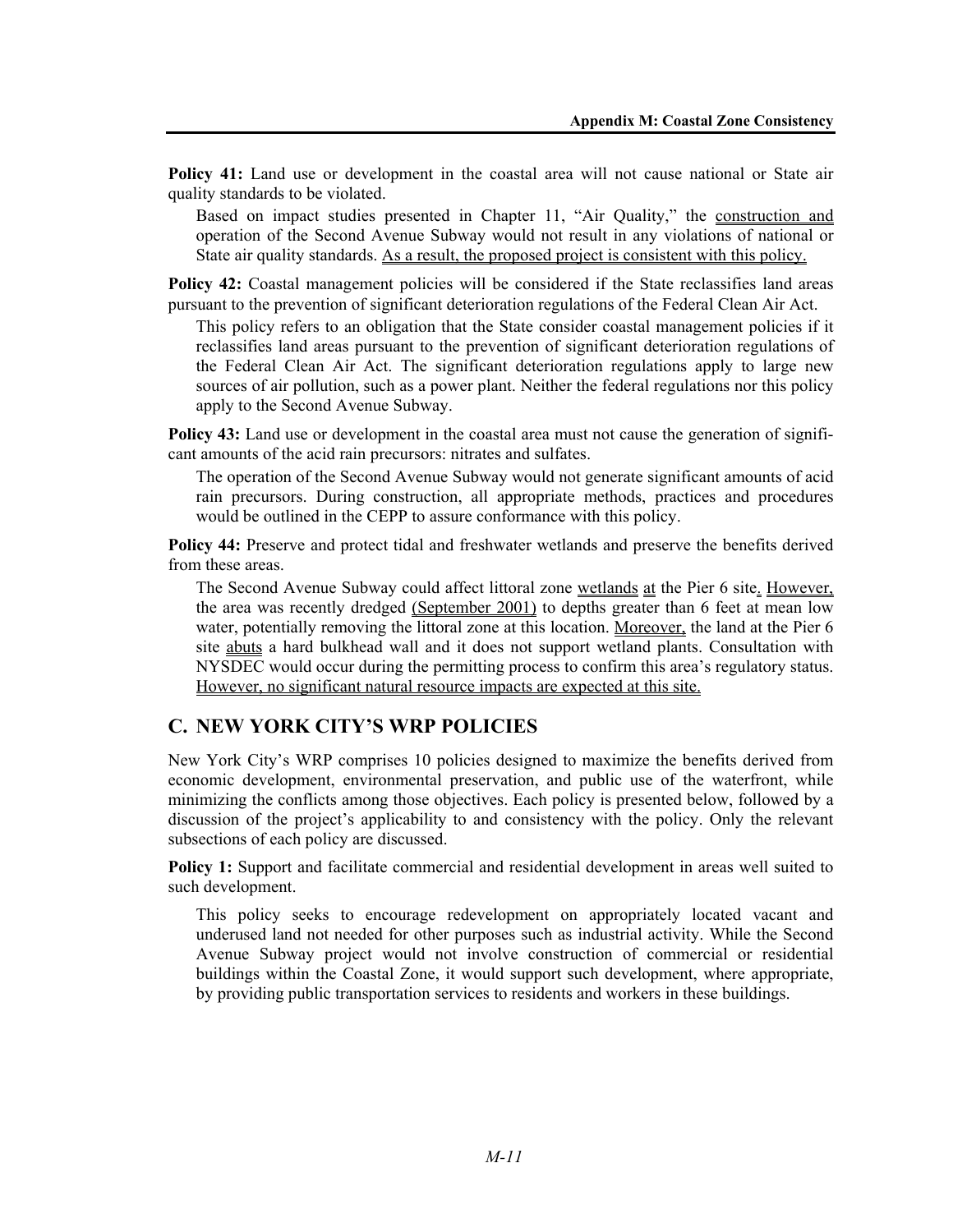#### **Second Avenue Subway FEIS**

**Policy 2:** Support water-dependent and industrial uses in New York City coastal areas that are well suited to their continued operation.

*Policy 2.1: Promote water-dependent and industrial uses in Significant Maritime and Industrial Areas (SMIA).* 

The Second Avenue Subway project is not located within any Significant Maritime and Industrial Areas (SMIA); therefore, this policy does not apply.

*Policy 2.2: Encourage working waterfront uses at appropriate sites outside the SMIAs.*

The Second Avenue Subway would be consistent with this policy, as it would develop a temporary working waterfront facility at the Pier 6 barge site along the East River.

*Policy 2.3: Provide infrastructure improvements necessary to support working waterfront uses.* 

The proposal is for passenger service rail improvements along Manhattan's East Side and does not include any activities that would affect the working waterfront. Chapter 13, "Infrastructure and Energy," assesses the project's effects on public services and infrastructure and concludes that the project would not result in significant adverse impacts to these services.

**Policy 3:** Promote use of New York City's waterways for commercial and recreational boating and water-dependent transportation centers.

*Policy 3.1:Support and encourage recreational and commercial boating in New York City's maritime centers.* 

There are no maritime centers in the coastal areas relevant to the Second Avenue Subway. Some recreational boating takes place on the East River, and to the extent that the new subway would improve access to launching areas located along the East River, it would encourage such uses.

*Policy 3.2: Minimize conflicts between recreational, commercial, and ocean-going freight vessels.* 

As described in Chapter 15, "Natural Resources," the proposed barge facility would not result in any significant adverse environmental impacts on the aquatic environment. It would also not result in adverse impacts on the surrounding land and water uses. The Pier 6 site has recently been used for similar barging activities as those proposed for the Second Avenue Subway. The proposed barging operation would affect a localized area on the East River. It would not be expected to adversely impact any nearby water operations, including the ferry operations at Pier 11 to the north. There is adequate buffer distance between the proposed barge facility and the ferry operations to ensure that navigational conflicts do not occur. In addition, the proposed operations would not extend out into the navigational channel of the East River.

With respect to land use, the proposed project would result in temporary impacts to public access along the East River waterfront esplanade. This impact is discussed below under Policy 8. However, as described in greater detail below, these impacts are expected to be temporary, and after completion of the proposed project, all areas would be physically restored and public access would again be provided.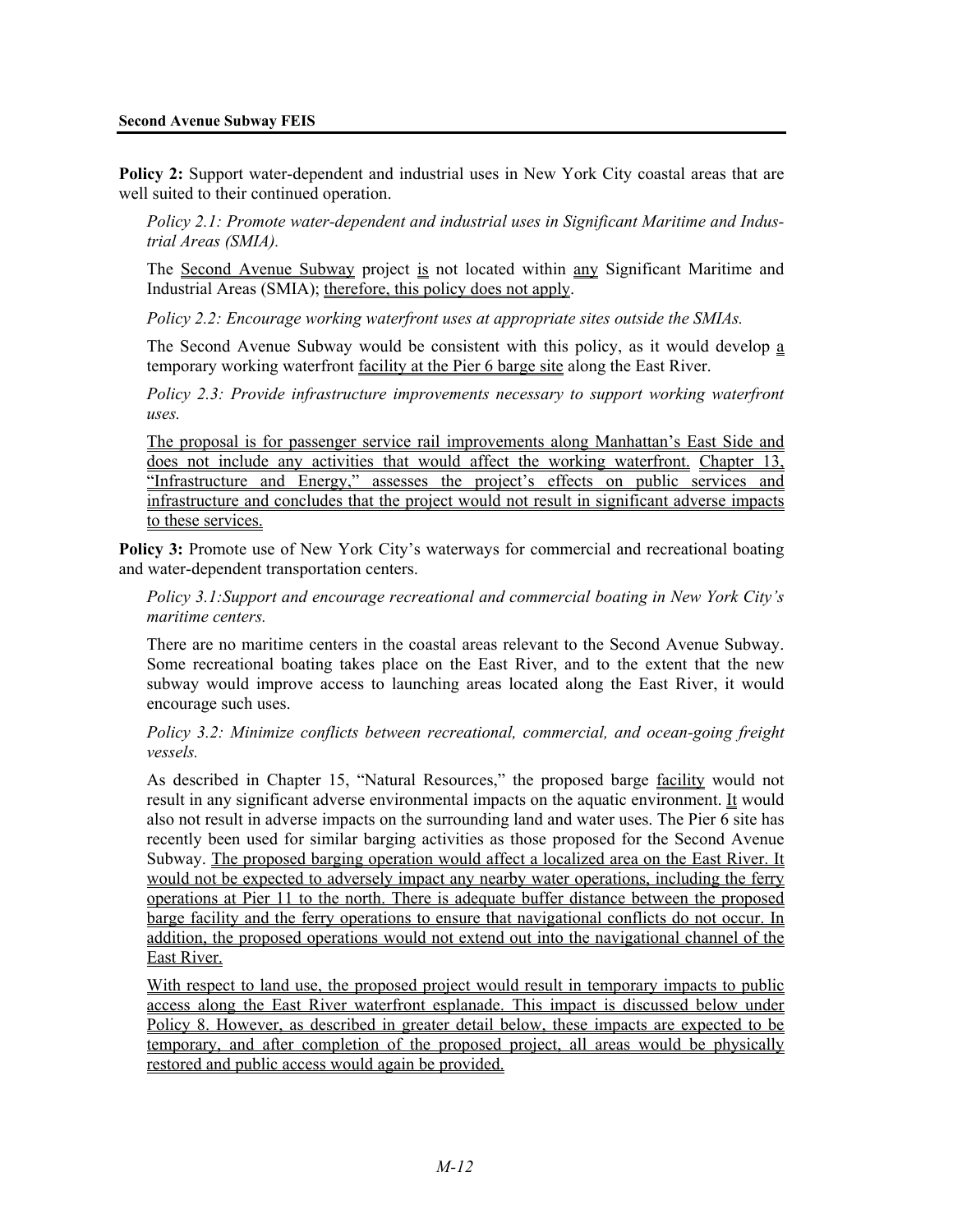*Policy 3.3: Minimize impact of commercial and recreational boating activities on the aquatic environment and the surrounding land and water uses.* 

As stated above, it is not expected that the proposed barging operations at Pier 6 would conflict with any maritime operations. Thus, the proposed project is consistent with this policy.

**Policy 4:** Protect and restore the quality and function of ecological systems within the New York City coastal area.

*Policy 4.1: Protect and restore the ecological quality and component habitats and resources within the Special Natural Waterfront Areas, Recognized Ecological Complexes and Significant Coastal Fish and Wildlife Habitats.* 

None of the project area is within a designated Special Natural Waterfront Area, Recognized Ecological Complex, or Significant Coastal Fish and Wildlife Habitat as identified in the City's WRP. Consequently, this policy does not apply.

*Policy 4.2: Protect and restore tidal and freshwater wetlands.* 

The project would protect wetlands by complying with all applicable Federal and State regulations related to wetlands, utilizing best management practices to minimize impacts to water bodies, and minimizing construction in wetland areas. The Second Avenue Subway could have a minimal effect on littoral zone wetlands at Pier 6. At this site, even though the East River is designated as littoral zone, the area was recently dredged (September, 2001) to depths greater than 6 feet at mean low water, potentially removing the littoral zone at this location. In addition, the Pier 6 site currently has a hard bulkhead wall and does not support wetland plants. Consultation with NYSDEC would occur during the permitting process to confirm this area's regulatory status prior to construction.

*Policy 4.3: Protect vulnerable plant, fish, and wildlife species, and rare ecological communities. Design and develop land and water uses to maximize their integration or compatibility with the identified ecological community and restore tidal and freshwater wetlands.* 

The proposed Second Avenue Subway would be consistent with this policy. As discussed in Chapter 15, the Second Avenue Subway would not impact any habitats of endangered, threatened, or special concern species, nor would it create any significant adverse impacts on plants, fish or other wildlife species.

*Policy 4.4: Maintain and protect living aquatic resources.* 

The proposed Second Avenue Subway would be consistent with this policy. As discussed above and in Chapter 15, the project would not cause any significant long-term effects to the aquatic resources of the Harlem or East Rivers.

**Policy 5:** Protect and improve water quality in the New York City coastal area.

*Policy 5.1: Manage direct or indirect discharges to water bodies. Policy 5.2: Protect the quality of New York City's waters by managing activities that generate non-point source pollution.*

The Second Avenue Subway would be consistent with these policies. A number of best management procedures would be implemented to manage activities that could generate pollution. During construction, erosion-control measures would be used where appropriate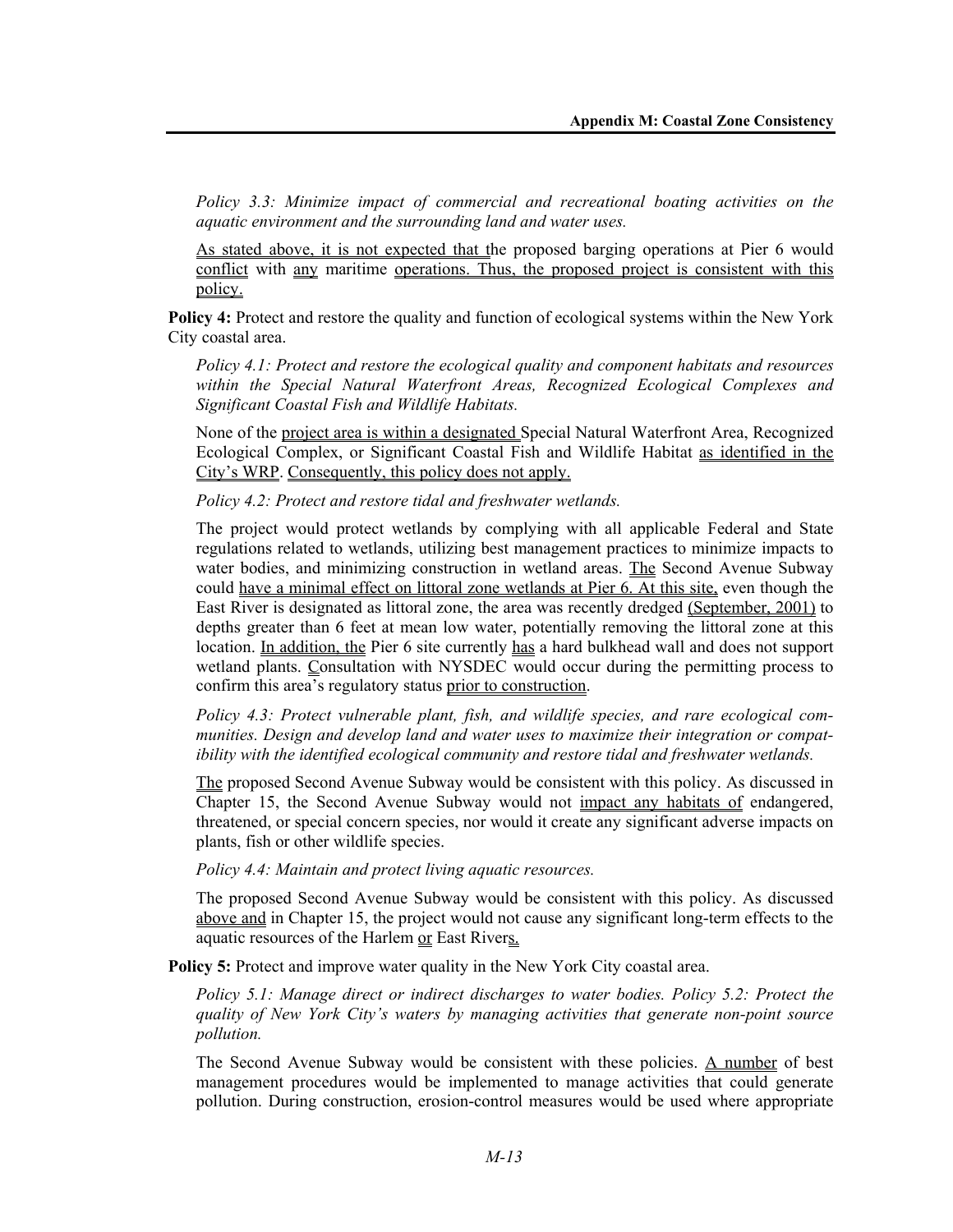to minimize non-point discharge and sedimentation into coastal waters. In addition, storm water management systems would be implemented, wherever necessary, to collect and treat overland runoff before it is discharged either to the City's sewer system or to receiving water. Furthermore, if groundwater from excavated areas exceeds the sewer use limitations set by NYCDEP, the water would need to be treated and retested using best management practices prior to disposal in a sewer system or area waterbody via a SPDES permit. These systems would be in conformance with the NYSDEC SPDES permit that the project would have to obtain. Common contaminants in overland runoff include oil, grease, fecal coliform and sediment. Once the subway is operational, no discharges would occur directly to area water bodies or receiving waters. Given the proposed control measures, the Second Avenue Subway is not expected to result in significant impacts on water quality within adjacent bodies of water or in contravention of water quality standards.

*Policy 5.3: Protect water quality when excavating or placing fill in navigable waters and in or near marshes, estuaries, tidal marshes or wetlands.* 

The proposed Second Avenue Subway would be consistent with this policy. A limited amount of dredging may be necessary to support the barging activities at the Pier 6 site. Any necessary dredging would be performed in accordance with all State and Federal permit requirements. Permits would be sought from the appropriate regulatory agencies to ensure water quality protection. Moreover, as described in Chapter 15, "Natural Resources," based on the current ecological conditions at the site, no significant adverse impacts are expected as a result of the proposed activities.

*Policy 5.4: Protect the quality and quantity of groundwater, streams, and the sources of water for wetlands.* 

The Second Avenue Subway project would not affect the quality or quantity of surface or groundwater. As stated above, the proposed construction and subway operation activities along the Harlem and East Rivers would incorporate erosion and sediment control, storm water management, and other best management practices to ensure that neither surface or groundwater is adversely impacted.

At Pier 6, the storage and transport by barge of the Second Avenue Subway construction spoils would be done in a manner so as to protect groundwater and surface water supplies. The Second Avenue Subway would implement best management practices for storm water control as required under NYSDEC SPDES permit. In addition, a Pollution Prevention Plan (PPP) must be prepared to obtain the SPDES permit. The PPP would be developed in detail as site plans are refined and confirmed and would consist of such management practices as covering of upland stockpiles and using silt fencing to minimize any impacts of storm water runoff into the adjacent waterways. Dewatering for the project would be conducted in conformance with NYCT's master specifications for dewatering and all applicable regulatory requirements, and only upon receipt of any required approvals. In sum, the proposed project would be consistent with this policy.

**Policy 6.** Minimize the loss of life, structures, and natural resources caused by flooding and erosion.

*Policy 6.1: Minimize losses from flooding and erosion by employing non-structural and structural management measures appropriate to the condition and use of the property to be protected and the surrounding area.*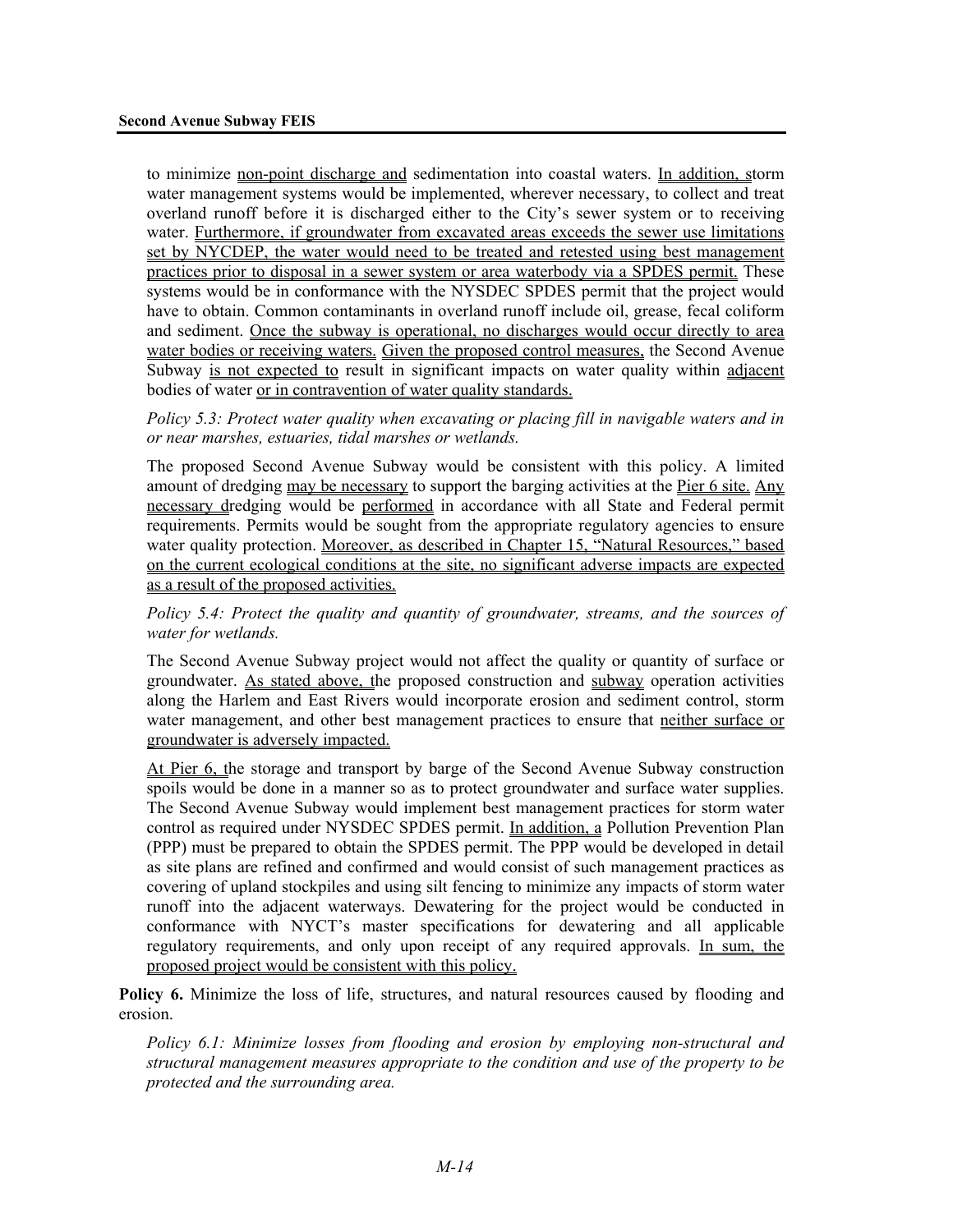The Second Avenue Subway would comply with this policy. The proposed subway alignment, storage yards, and shaft sites are separated from the shoreline by the FDR Drive, and would not create increased flooding or erosion. The proposed barge site is currently located adjacent to a functional concrete bulkhead, which provides protection against shoreline erosion and flooding. Thus, the proposed project would not affect flooding or erosion in the area, nor would it require the use of non-structural or structural flooding and erosion management measures.

*Policy 6.2:Direct public funding for flood prevention or erosion control measures to those locations where the investment will yield significant public benefit.* 

Public funds expended for the Second Avenue Subway project are for a public transportation project. No reconstruction of the bulkhead is necessary at Pier 6. Therefore, this policy does not apply.

*Policy 6.3: Protect and preserve non-renewable sources of sand for beach nourishment.* 

There are no non-renewable sources of sand for beach nourishment affected by the project. This policy does not apply.

**Policy 7:** Minimize environmental degradation from solid waste and hazardous substances.

*Policy 7.1: Manage solid waste material, hazardous wastes, toxic pollutants, and substances hazardous to the environment to protect public health, control pollution and prevent degradation of coastal ecosystems.* 

As stated above, the Second Avenue Subway would be constructed to avoid discharging solid waste or hazardous materials (e.g., petroleum products, soils contaminated with heavy metals or solvents) into the City's coastal waters. Specifically, prior to any work on the site, a CEPP would be created to provide guidance related to hazardous materials or chemicals that may be encountered in project construction areas. After the design of project elements is more fully developed, but prior to the start of construction, additional soil and groundwater sampling may be undertaken at certain sites if determined necessary by NYCT in project construction areas where contaminated materials were identified. This additional work would be designed to confirm the presence of contaminated materials, to address worker safety and to identify any soil or groundwater that would require special off-site disposal. With these controls in place, the project would be consistent with this policy within the Coastal Zone.

*Policy 7.2: Prevent and remediate discharge of petroleum products.*

The Second Avenue Subway would not involve activities related to the direct discharge of petroleum products into coastal waters. During construction, the removal, storage, and disposal of any hazardous materials would be performed in conformance with all applicable local, State, and Federal requirements. Therefore, the proposed project is consistent with this policy.

#### *Policy 7.3: Transport solid waste and hazardous substances and site solid and hazardous waste facilities in a manner that minimizes potential degradation of coastal resources.*

The transport of construction spoils would be done in accordance with NYCT's Hazardous Waste Management Policy and all applicable laws and best management practices, and in a manner that minimizes potential degradation of coastal resources. Specifically, compliance would be assured concerning the applicable regulations in 40 CFR Part 260-282 and the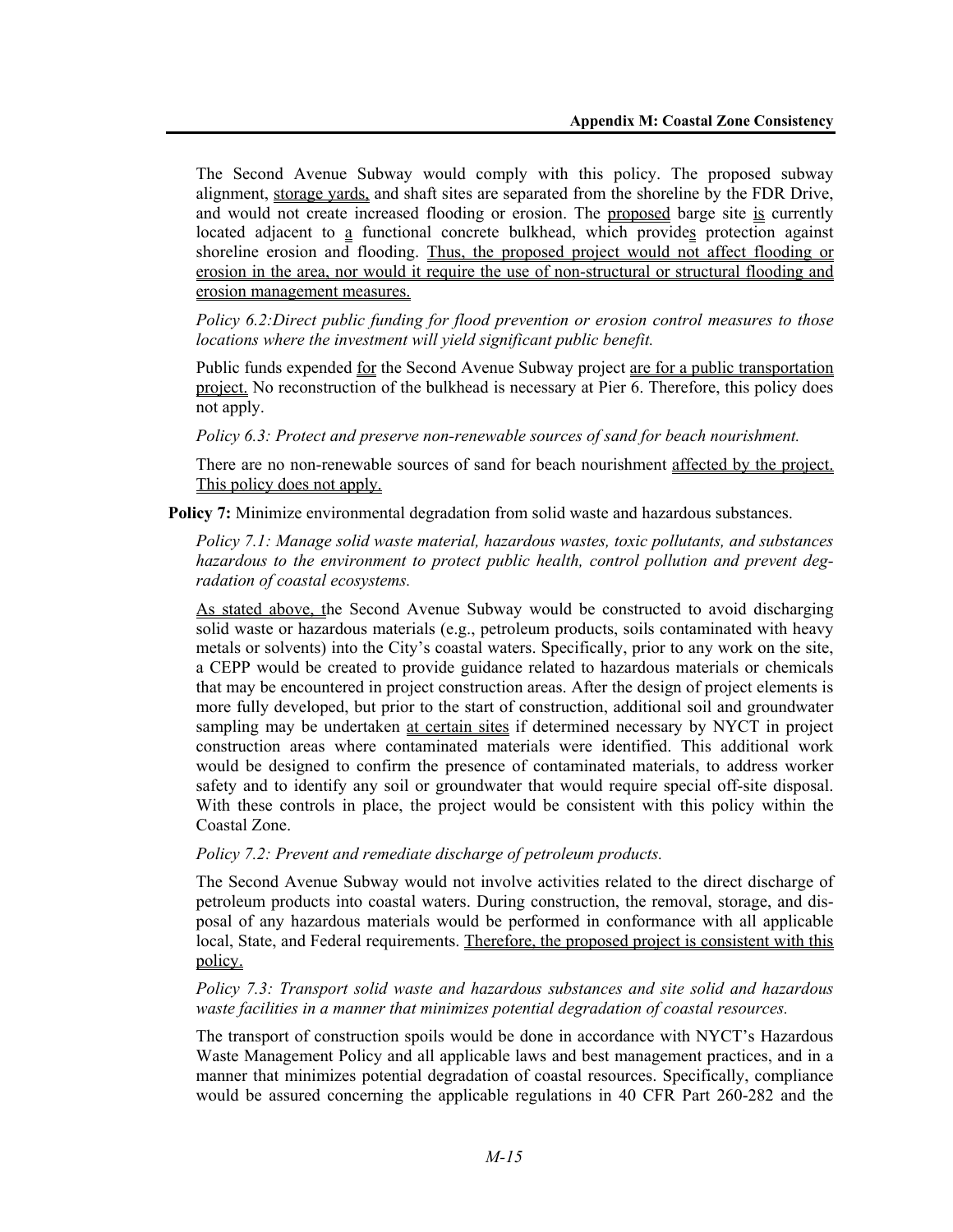appropriate regulations in New York State (e.g., 6 NYCRR 360, 364) and in other states where project wastes may be transported or disposed. A variance may be required from NYSDEC for the Pier 6 barge site, which could be considered a solid waste facility within a regulated wetland if: the spoils are determined to be solid wastes, all spoils are not beneficially reused, and the site is a regulated wetland. Removing spoils from Manhattan by barge is being considered as a way to minimize disruption to the surrounding communities and the Coastal Zone, because the alternative is for up to 160 trucks to drive to and from each TBM shaft site per day to remove spoils.

**Policy 8:** Provide public access to and along New York City's coastal waters.

*Policy 8.1: Preserve, protect and maintain existing physical, visual, and recreational access to the waterfront.* 

The site at Pier 6 would be inaccessible during the construction of the Second Avenue Subway. Because of the types of activities that would occur at this location, public access along the East River esplanade would have to bypass this location to ensure public safety. However, once construction of the subway is completed, the barge facility would be removed and access to the esplanade would be restored. Therefore, although the Second Avenue Subway would not be consistent with this policy during its construction phase, it would be consistent with this policy after construction and when the subway is operating. During the construction phase, the impact on public access would be along a limited segment of the East River Esplanade.

*Policy 8.2: Incorporate public access into new public and private development where compatible with proposed land use and coastal location.* 

As a transportation project, the proposed project does not include any new permanent development along the coast where public access would be appropriate. As stated above, to ensure public safety, creating public access would not be appropriate during the Second Avenue Subway construction periods at Pier 6. However, public access at this barge site would be lost only temporarily and would be reinstituted following construction. Then, the site would be restored to its former use as part of the East River esplanade. Because this policy recognizes that providing water-related recreation activities is only appropriate under certain circumstances that would not apply to the subway construction activities, the proposed Second Avenue Subway would be consistent with this policy.

*Policy 8.3: Provide visual access to coastal lands, waters, and open space where physically practical.* 

During certain construction periods, in particular at Pier 6, the Second Avenue Subway would limit visual access to the waterfront as a result of the construction equipment that would be required. Due to the nature of the activities proposed and particularly for public safety reasons, allowing the public to access this site during construction would not be appropriate. However, this barge area would be restored after construction, reopening views to and along the waterfront. The subway alignment within the Coastal Zone would be underground, so no public views would be obstructed during subway operations. The Second Avenue Subway project is, therefore, consistent with this policy.

*Policy 8.4: Preserve and develop waterfront open space and recreation on publicly owned land at suitable locations.*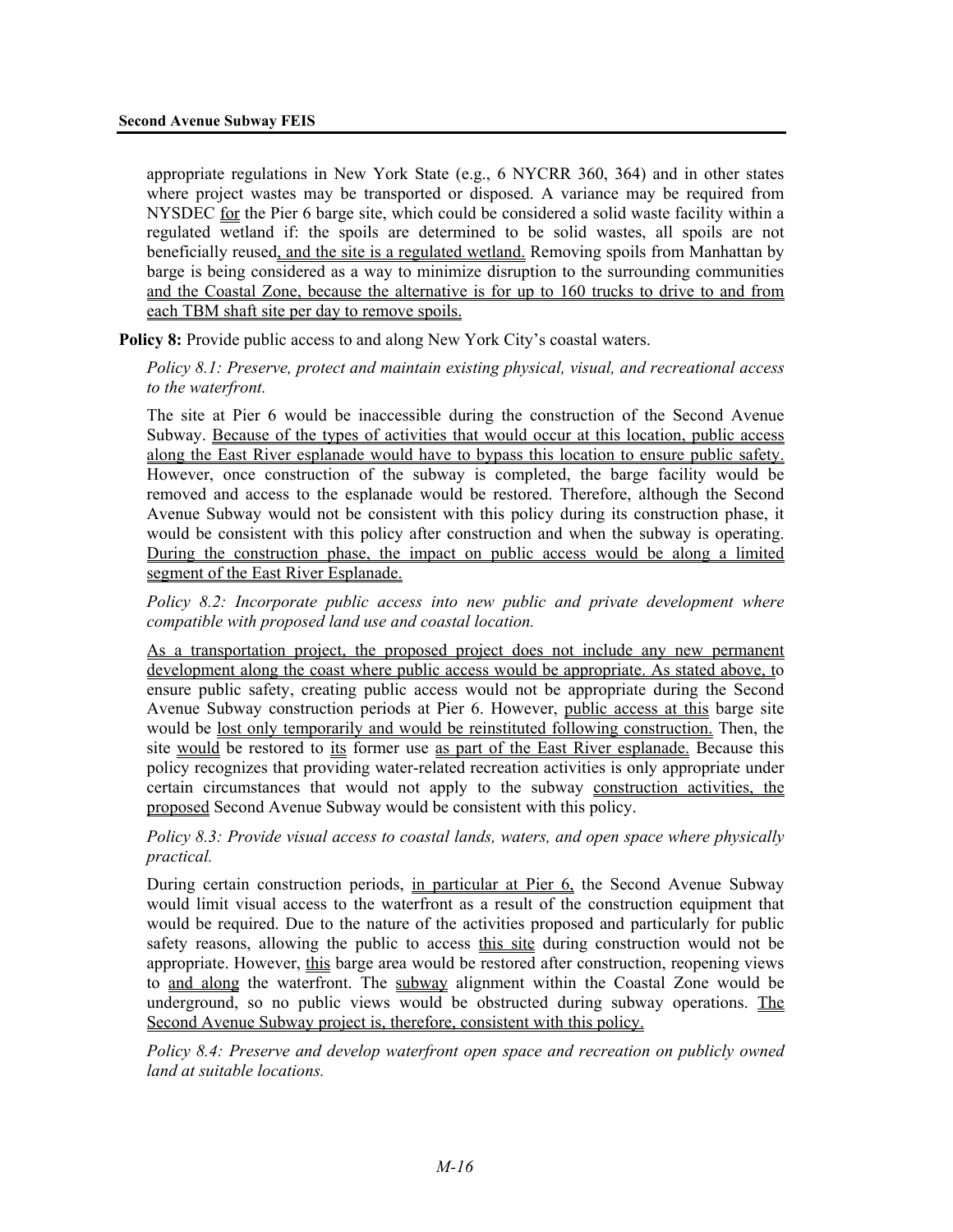The proposed project, as a transportation improvement project, does not include any proposal to develop new public open space along the waterfront. Thus, this policy does not directly apply. As stated above, to ensure public safety, the waterfront esplanade near Pier 6 would be inaccessible during construction of the Second Avenue Subway barge site. Access to the esplanade would be restored when construction is complete. The proposed project is, therefore, consistent with this policy.

**Policy 9:** Protect scenic resources that contribute to the visual quality of the New York City coastal area.

*Policy 9.1: Protect and improve visual quality associated with New York City's urban context and the historic and working waterfront.* 

The proposed project would have few above ground activities along the waterfront; thus, it would have no impact on visual quality of the Coastal Zone. Moreover, the proposed project would not have any impact on the historic and working waterfront character of New York.

At one location, the Pier 6 barge site, the proposed project has the potential to have a temporary impact on the visual quality of the Coastal Zone. At this location, there would be barge facilities installed for the removal of materials excavated during construction. There are numerous benefits to this alternative construction technique, including a significant reduction in truck trips. However, there would be a temporary and isolated impact on the visual quality of the Coastal Zone. Moreover, the site is well south of the South Street Seaport and the Brooklyn Bridge, and, thus, would have no impact on these historic resources.

As stated above, post-construction, this site would be restored and the visual quality of the Coastal Zone would revert to pre-construction conditions. In addition, public access to the site would be restored. During subway construction activities outside the Coastal Zone, measures will be taken to limit visual impacts of construction activity on New York City's urban context, such as using fencing to surround construction activity. Permanent subway elements outside the coastal area, such as vent facilities, would be designed to be compatible with the urban context.

*Policy 9.2: Protect scenic values associated with natural resources.* 

As detailed in Chapter 15, there are limited natural resources in the Second Avenue Subway project area that might provide scenic values, besides the water bodies themselves. There are no natural resources with scenic values along the Second Avenue Subway corridor. In sum, the proposed project would not have an impact on such resources, and is, therefore, consistent with this policy.

**Policy 10:** Protect, preserve, and enhance resources significant to the historical, archaeological, and cultural legacy of the New York City coastal area.

#### *Policy 10.1: Retain and preserve designated historic resources and enhance resources significant to the coastal culture of New York City.*

As discussed above and in Chapter 9 of this FEIS, "Historic Resources," historic resources are located throughout the Areas of Potential Effect for historic resources along the subway corridor, and there are certain historic resources in those portions of the APE, located in the Coastal Zone. These are the Signal Service Building with Signal Tower B, within the 207th Street Yard in Manhattan; the Triborough Bridge; the Queensboro Bridge; the Manhattan Bridge; the Brooklyn Bridge; the South Street Seaport Historic District; the Fraunces Tavern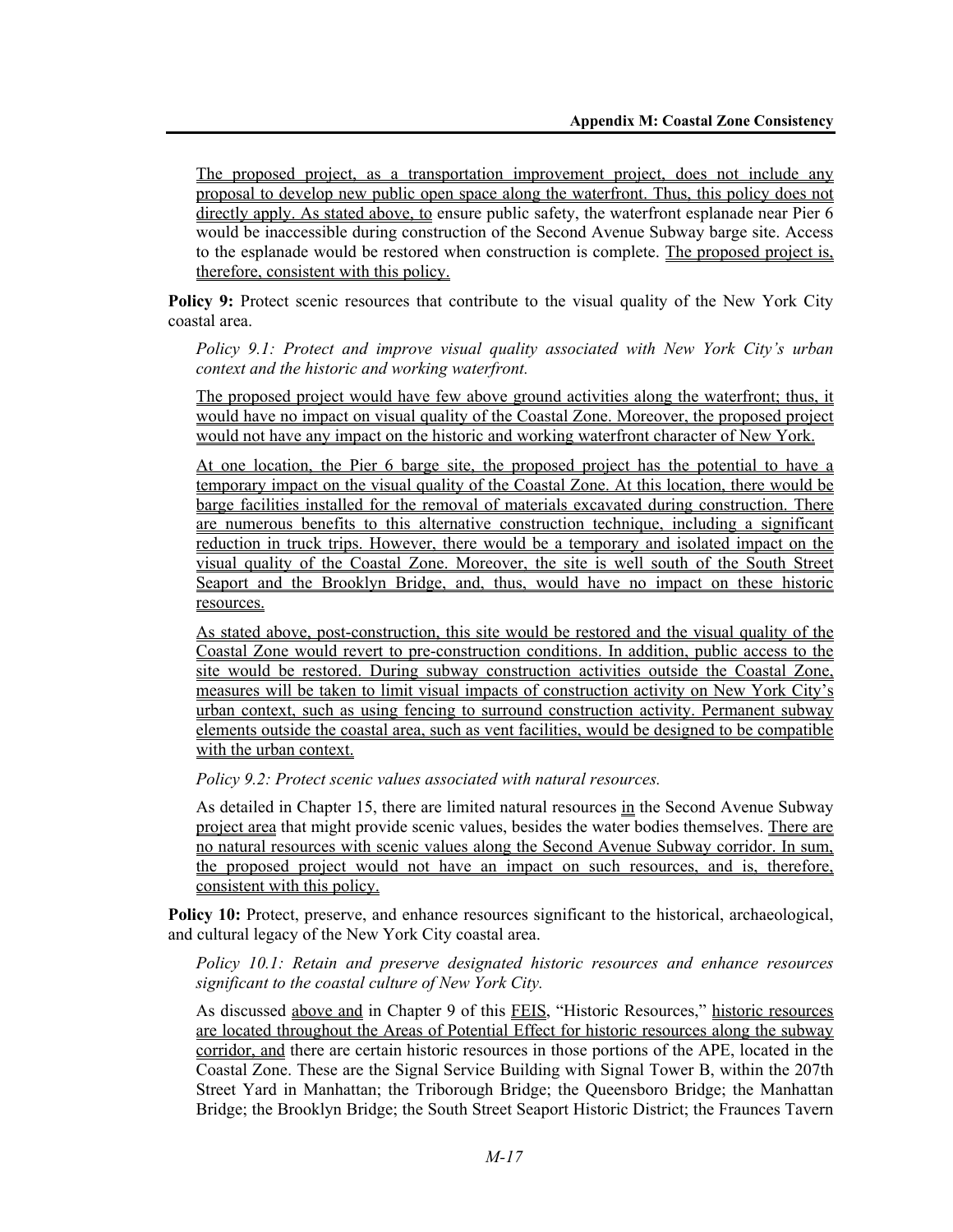Block Historic District; the former First Precinct Police Station; the office building at 118 Water Street; and the commercial building at 90 Water Street. Construction of the Second Avenue Subway has the potential to affect all but the Signal Service Building and Queensboro Bridge through ground-borne vibration and damage from heavy machinery if appropriate construction management is not undertaken. To avoid adverse impacts on these resources, as well as resources throughout the remainder of the subway APE, their protection would be included in a Construction Protection Plan to be developed and implemented in consultation with SHPO. Therefore, the Second Avenue Subway would be consistent with this policy.

#### *Policy 10.2: Protect and preserve archaeological resources and artifacts.*

As discussed in Chapter 10, "Archaeological Resources," a number of areas of potential archaeological sensitivity have been identified throughout the Second Avenue Subway project area, including within the Coastal Zone boundary in East Harlem, Chinatown, and Lower Manhattan, where project activities could, if improperly managed, disturb the ground and potentially affect archaeological resources, if present. As part of the Second Avenue Subway's continuing environmental assessment process, if borings or additional research confirms the potential for significant archaeological resources to exist at these locations, appropriate mitigation measures would be developed through ongoing consultation with the SHPO. The mitigation program will be developed in accordance with the procedures set forth in the Programmatic Agreement. Therefore, the Second Avenue Subway would be consistent with this policy.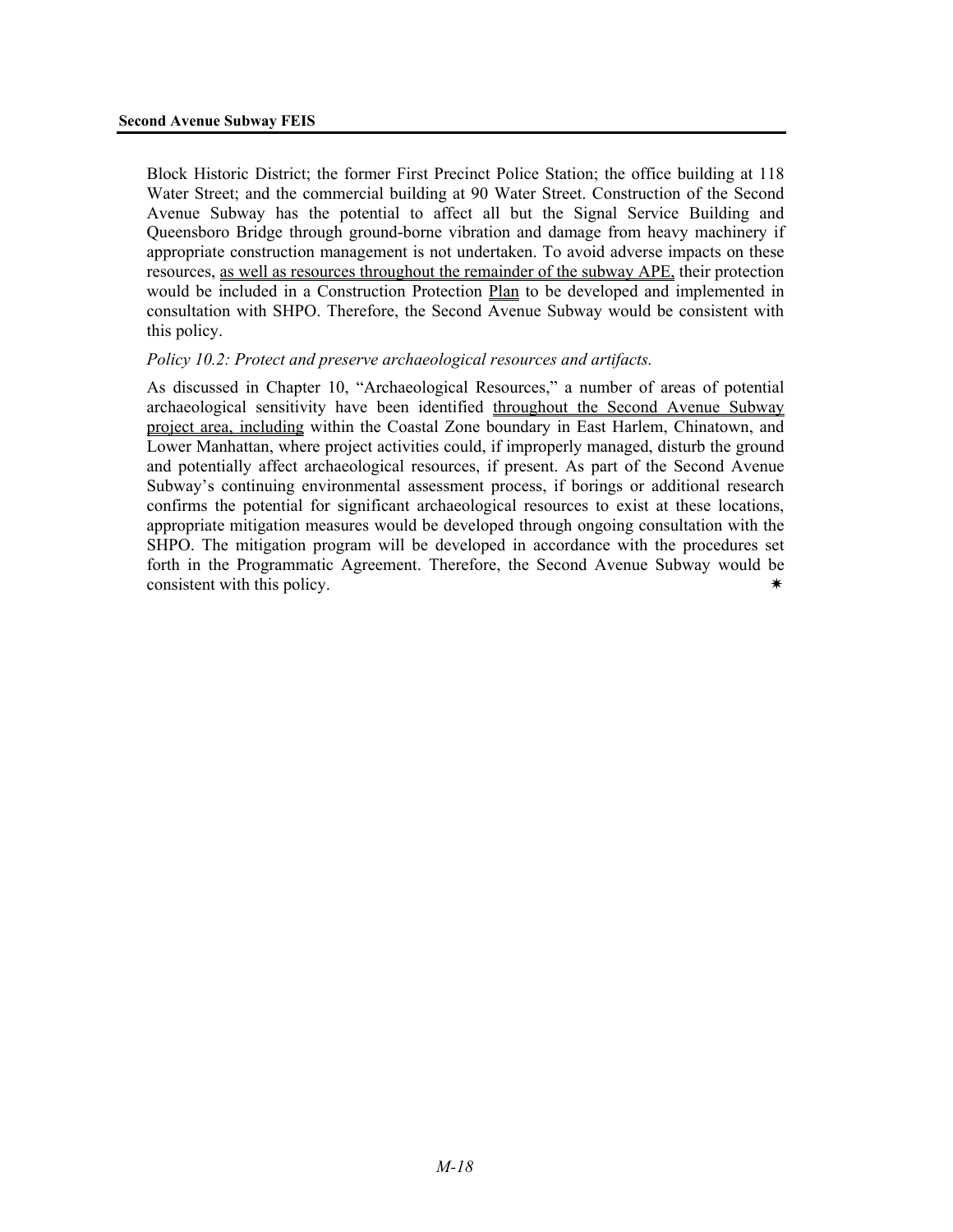# Comment Letters Received from New York State Department of State

 $\mathcal{L}$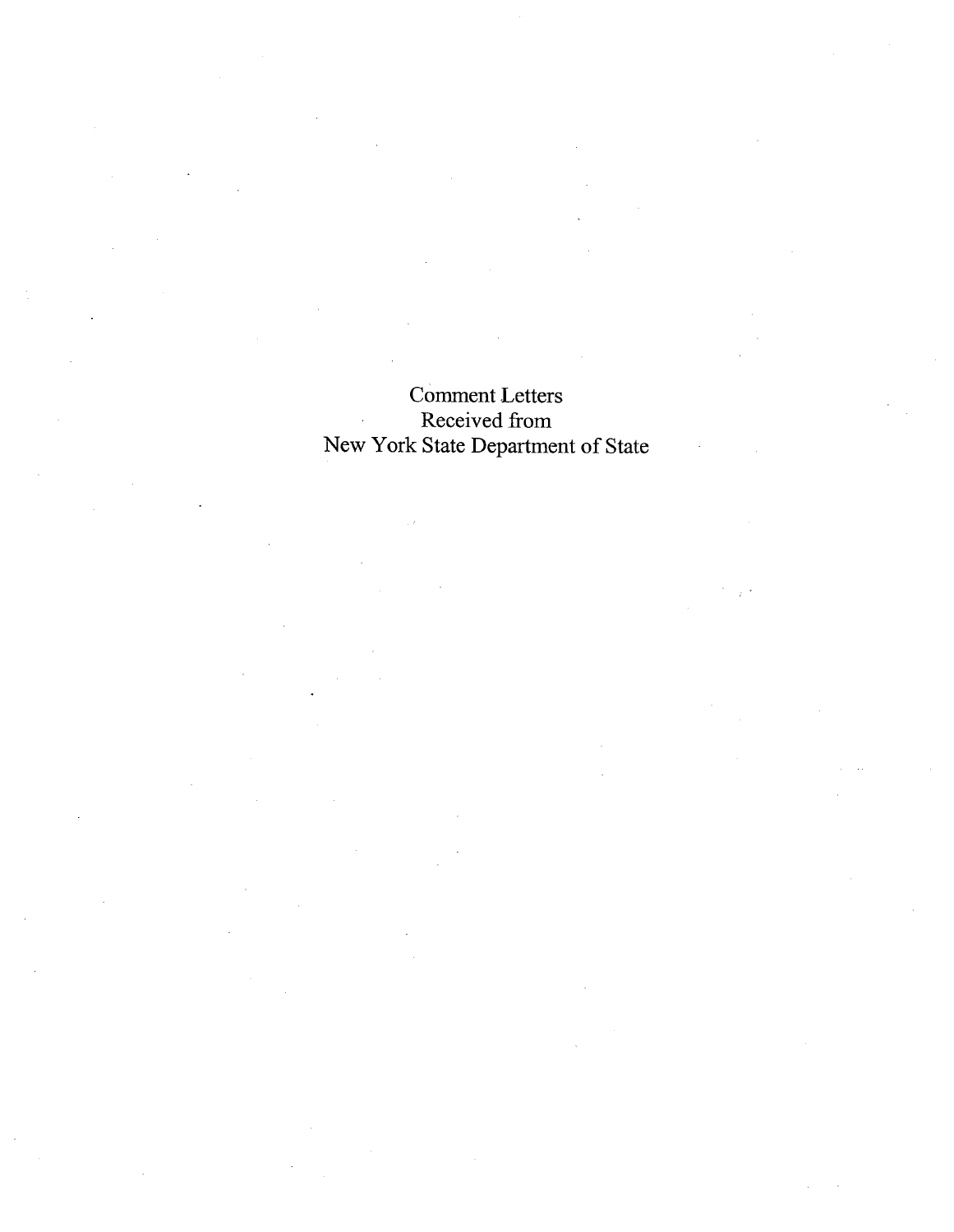

**STATE OF NEW YORK DEPARTMENT OF STATE 41 STATE STREET ALBANY, NY 12231-0001** 

April 21, 2003

141916171970 MTA Government and Community Relations  $n_{0168}$ RANDY A. DANIELS **SECRETARY OF STATE** 

 $2324$ 

**GEORGE E. PATAKI GOVERNOR** Mr. Douglas Sussman Metropolitan Transit Authority 347 Madison Avenue New York, NY 10017-3739

Re:

F-2003-0324 (FA) US Department of Transportation/Federal Transit Administration MTA - construct full length Second Avenue Subway City of New York, New York County Received Project Information/ Began Review

Dear Mr. Sussman.

The Department of State received the information describing the above proposed project on April 4, 2003 and has determined that the submitted documentation is adequate to commence our review of your proposed project. We will contact you if additional information may be necessary for consistency review purposes.

Chapter 16 of your submitted SDEIS states that "only very limited portions of the Second Avenue Subway would be within the designated Coastal Zone; consequently, the following assessment relates only to those portions of the project." This is an inadequate assessment, and an incorrect interpretation of the federal consistency review requirements. It is not the location of a proposed action that triggers consistency review, but rather whether that activity will affect any use or resource of the coastal zone. All federal financial assistance activities that affect any coastal use or resource are subject to the consistency requirement of the Coastal Zone Management Act. The Department of State must concur with the consistency of the proposed activity with all applicable State and Local coastal policies before the federal funding may be granted. The funding in question here applies to the entire Second Avenue Subway proposal, which overall has been determined to have reasonably foreseeable effects in the coastal zone, and therefore the project in its entirety will be reviewed by our department.

Please also note that if in the future, this proposed project will need federal approvals such as permits or licenses, the Department of State will again be required to review the proposal for its consistency with the New York State Coastal Management Program. The current review pertains only to the funding.

You and the Federal Transit Administration of the U.S. Department of Transportation will be notified of our decision when we have completed our review of this project for its consistency with the New York State Coastal Management Program.

Please contact me at (518) 486-7670 (email: bkennedy@dos.state.ny.us) with any questions. When communicating with us regarding this matter, please refer to our file #F-2003-0324.

Sincerely.

hidait R Kinned Bridget R. Kennedy Coastal Resource Specialist

cc: US DOT/FTA - Irwin B. Kessman NYSDEC/ Region 2 - John Cryan NYC LWRP - Wilbur Woods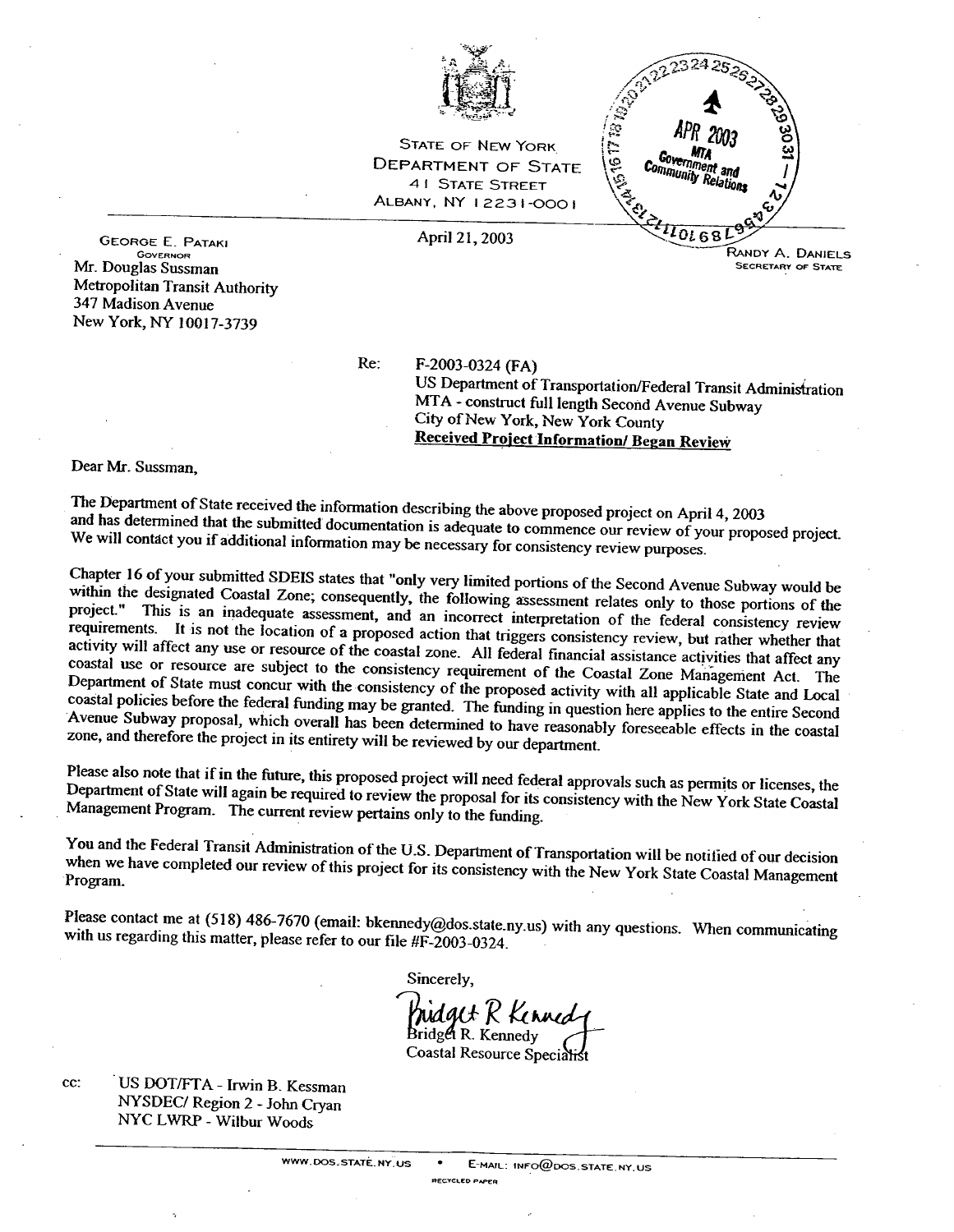

**STATE OF NEW YORK** DEPARTMENT OF STATE **41 STATE STREET** ANY, NY 12231-0001



**General Concurrence - No Objection To Funding** 

### Dear Mr. Sussman,

The Department of State received your Supplemental Draft Environmental Impact Statement (SDEIS) regarding the proposed Second Avenue Subway on April 4, 2003. Based upon the information submitted, the Department of State has no objection to the funding of this proposal by the Federal Transit Authority.

As was mentioned in previous correspondence dated April 21, 2003, your assessment of the applicability of the Coastal Management Program is incorrect. Chapter 16 of the SDEIS states: "only very limited portions of the Second Avenue Subway would be within the designated Coastal Zone; consequently, the following assessment relates only to those portions of the project." This is an incorrect interpretation of the federal regulations. All federally funded or permitted activities that affect any coastal use or resource are subject to the consistency requirement of the Coastal Zone Management Act. The proposed Second Avenue Subway, in its entirety, will have reasonably foreseeable effects in the coastal zone, and therefore the project, in its entirety, must be reviewed for its consistency with the NYS Coastal Management Program, as expressed in the NYC Waterfront Revitalization Program. Your Final Environmental Impact Statement (FEIS) should take this into account, and the consistency analysis should consider the coastal effects of the entire project.

Maintaining and protecting public access is an important aspect of the Coastal Management Program. Policy 8.5 of the NYC WRP states: "Minimize interference with public trust rights to the extent practicable, when exercising riparian interests. Provide mitigation to the extent appropriate where public access would be substantially impeded by the proposed activity." You have identified many areas in which public access will be reduced. The decrease at the 129<sup>th</sup> street site, while temporary, would be substantial. You have indicated that public access would only be hindered during the construction phase, however due to the extensive construction period, this hindrance could have a substantial effect. It may be wise to offer mitigation at this, and other sites where the already-limited public access would be reduced.

The building of 16 stations, 30-35 cooling facilities, numerous pumping stations, etc. could put a strain on the existing infrastructure. NYC WRP policy 1.3 - B states: "Lack of adequate local infrastructure need not preclude development, but it may suggest upgrading or expansion of inadequate or deteriorated local infrastructure. The city will rely solely on the City Environmental Quality Review Process to identify infrastructure limitations."